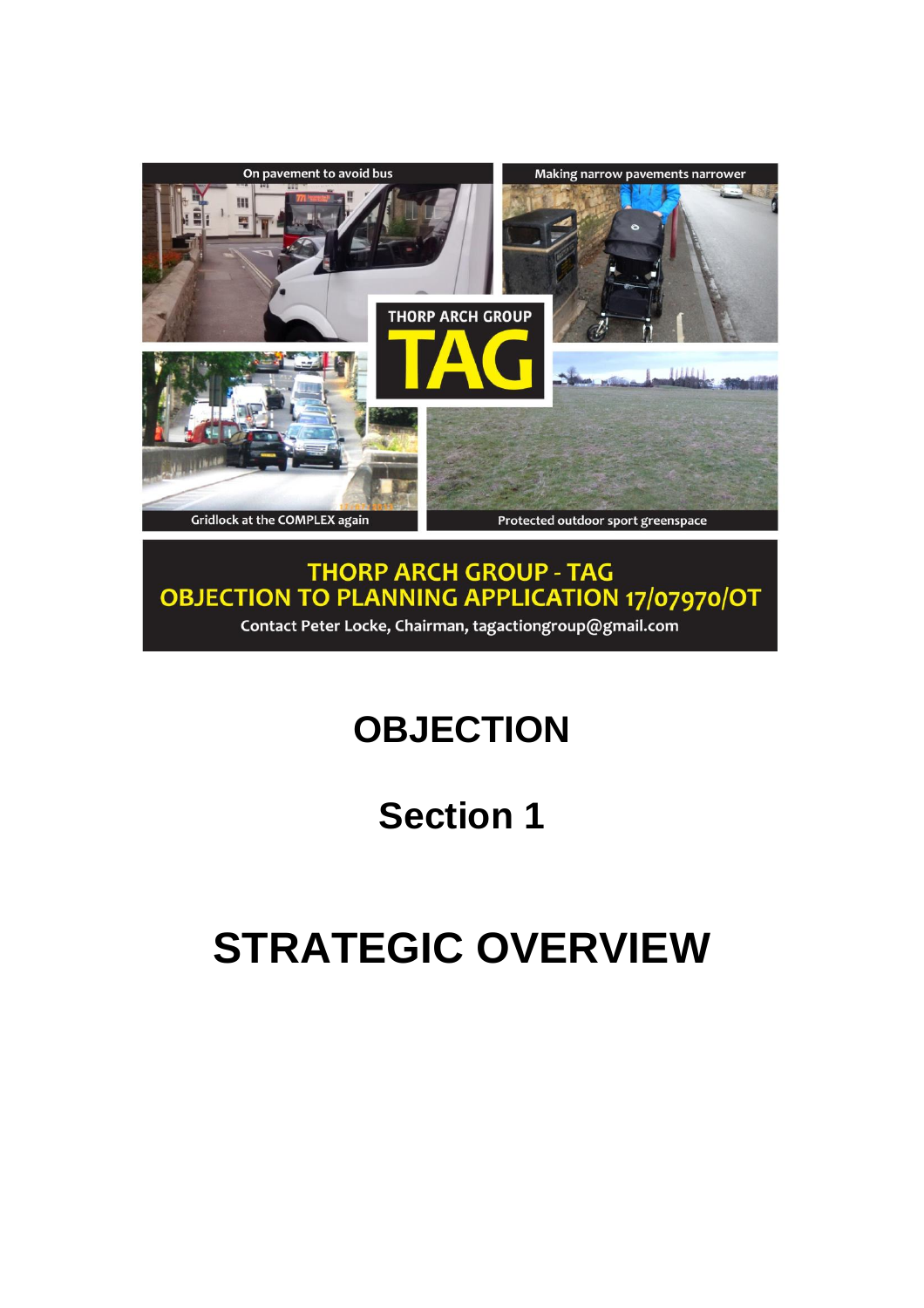# **TAG objection to planning application 17/07970/OT**

Outline planning application for residential development with community facility. Land off Walton Road Walton Wetherby.

#### **Introduction:**

TAG is the acronym for Thorp Arch Group. TAG has a mandate from over 135 people to oppose this development on Planning Grounds. The Thorp Arch Parish Council also held a well attended open meeting for residents to discuss the application on 18 January. Opposition to the application was unanimous.

#### **1.0 Executive summary:**

- **1.0.1 There are many inadequacies with the proposed development. However, there are two main reasons for refusing planning permission for the proposed development. The first main reason is that TAG does not consider the site is in a location, which is, or can be made sustainable. This is the phrase used in the penultimate bullet point of paragraph 17 of the NPPF. In this objection, TAG use the phrase "sustainable location" as shorthand for the words used in the NPPF.**
- **1.0.2 The second main issue, is that the proposal would be harmful as:**
	- **It falls in a location in what the development plan defines as greenspace outside the physical limits of the villages of either Thorp Arch, or Walton**
	- **The development would be prejudice to open space provision**
- **1.0.3 The application should be refused for the following reason.**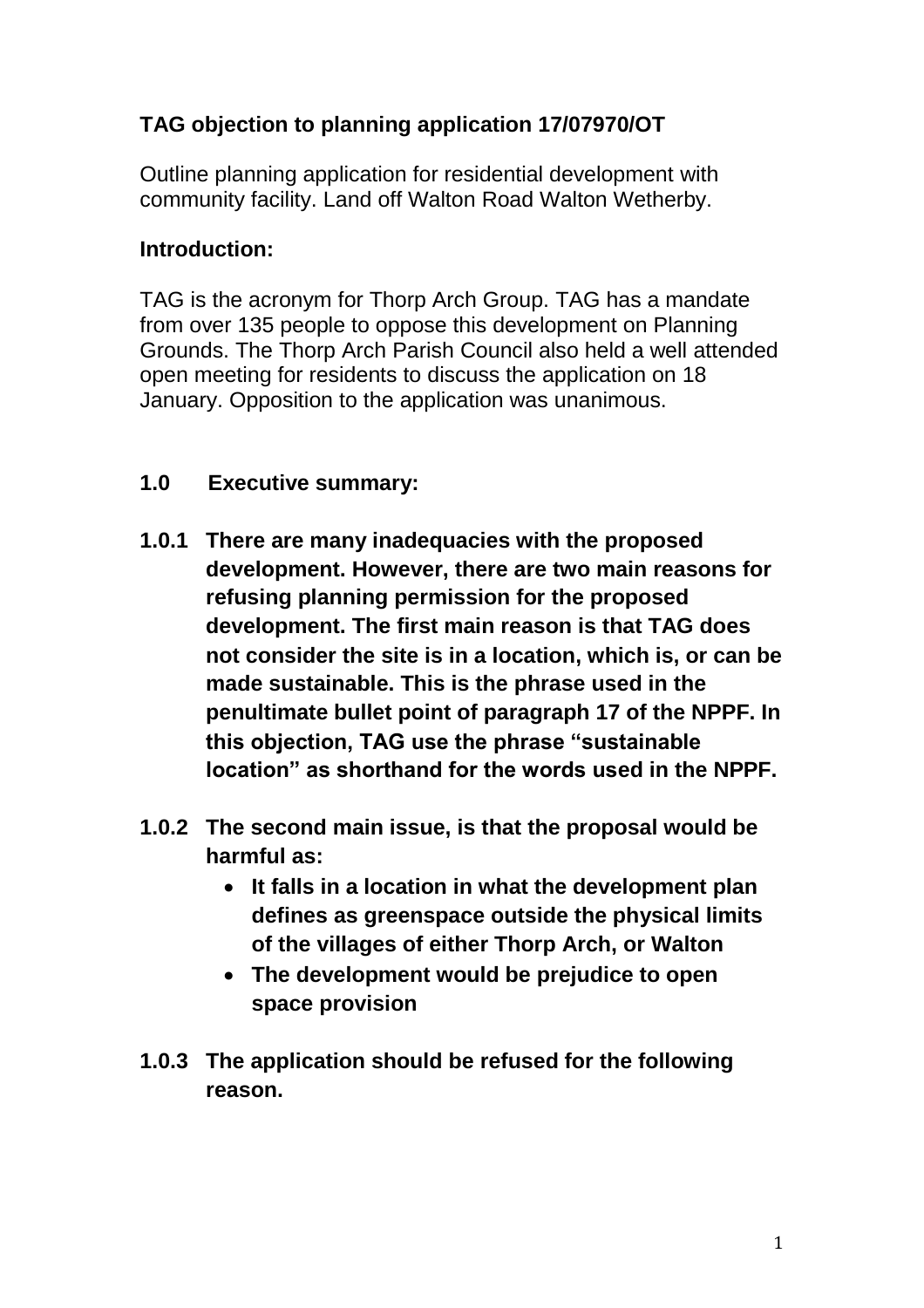- **1.0.4 The development would result in the loss of both outdoor sport and amenity green space, and would not constitute sustainable development. The proposals would be contrary to policies H2, SP6 and T2 of the Core Strategy.**
- **1.0.5** The headline issues outlined in this report are summarized as follows: -
	- Unsustainable location housing in this location would be distant from opportunities to undertake dayto-day activities. Growth patterns need to be managed to ensure best development of infrastructure such as transport and public services, which this application does not provide.
	- Poor highways fed by two 'pinch points'.
	- Congestion at the Thorp Arch Bridge/Bridge Road/High Street T-junction - 'the complex' - is already severe and dangerous.
	- It would be a car dominated dormitory community.
	- The proposed Community Centre is not wanted at that location, and would damage the viability of the Walton Village Hall.
	- Inadequate bus service, with very long journey times.
	- No train service
	- Walking/cycling accessibility badly failing accessibility standards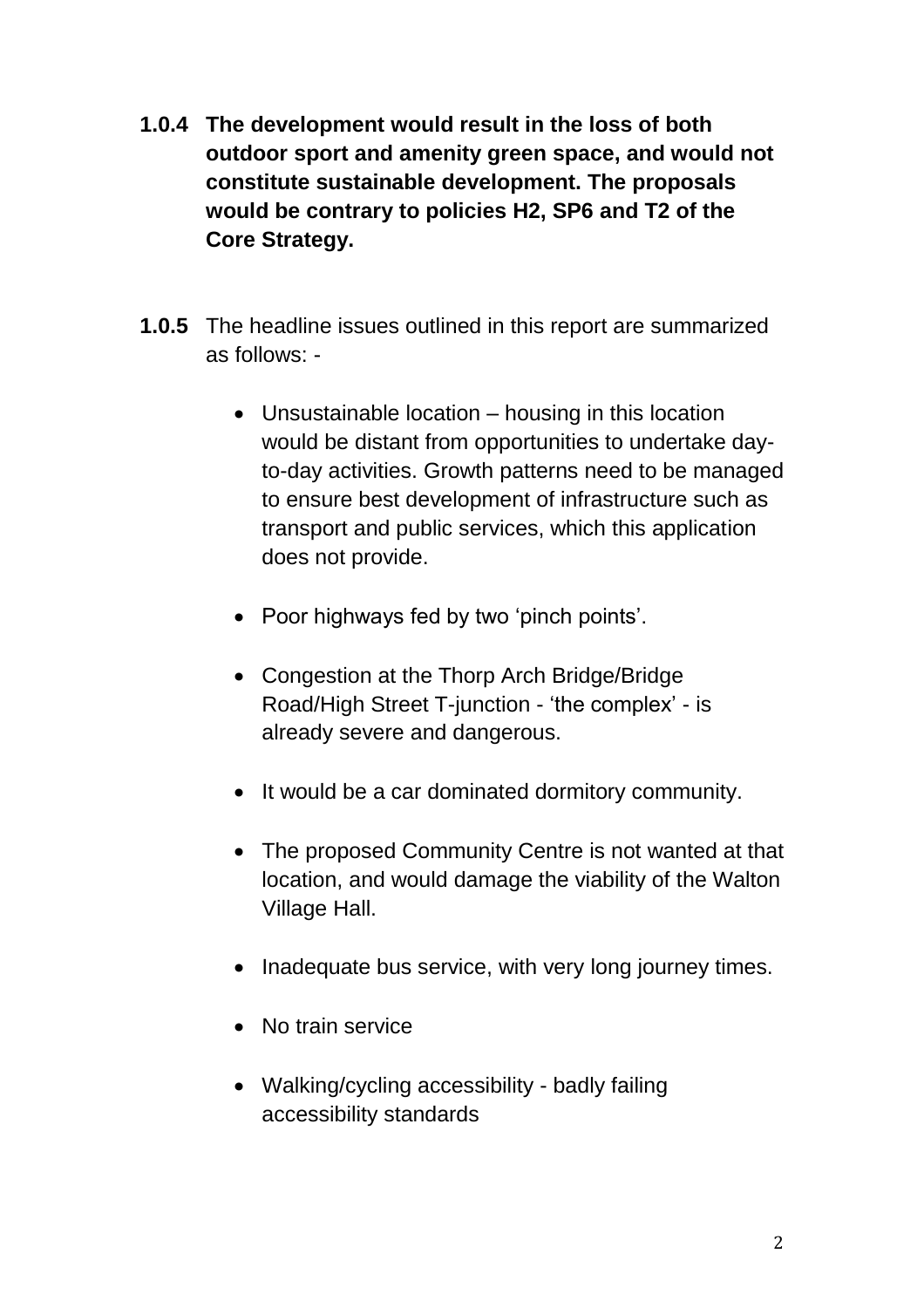- Unsupported by Leeds Core Strategy, local Parish Councils, Thorp Arch and Boston Spa neighbourhood plans.
- Overwhelming public opposition.
- Predominantly greenfield site, with protected playing pitches.
- No functional need in rural area.
- Determining this application before the SAP housing proposals are examined, and the TATE appeal outcome is known, would be premature.

#### **Detailed Submission**

#### **1.1 SUSTAINABLE LOCATION**

#### *(i) Principles*

- **1.1.1** There are three dimensions to sustainable development; economic, social and environmental. A sustainable location is not synonymous with a sustainable development but it contributes to all three dimensions; to the economic role by characterising land which is in the right place; to the social role through the provision of accessibility to local services; and to the environmental role by using natural resources in transport prudently, minimising waste and pollution.
- **1.1.2** One of the government's core planning principles is that planning should actively manage patterns of growth to make the fullest use of public transport, walking and cycling and focus significant development in locations, which are or can be made sustainable. This proposal is sufficiently significant to warrant Environmental Impact Assessment as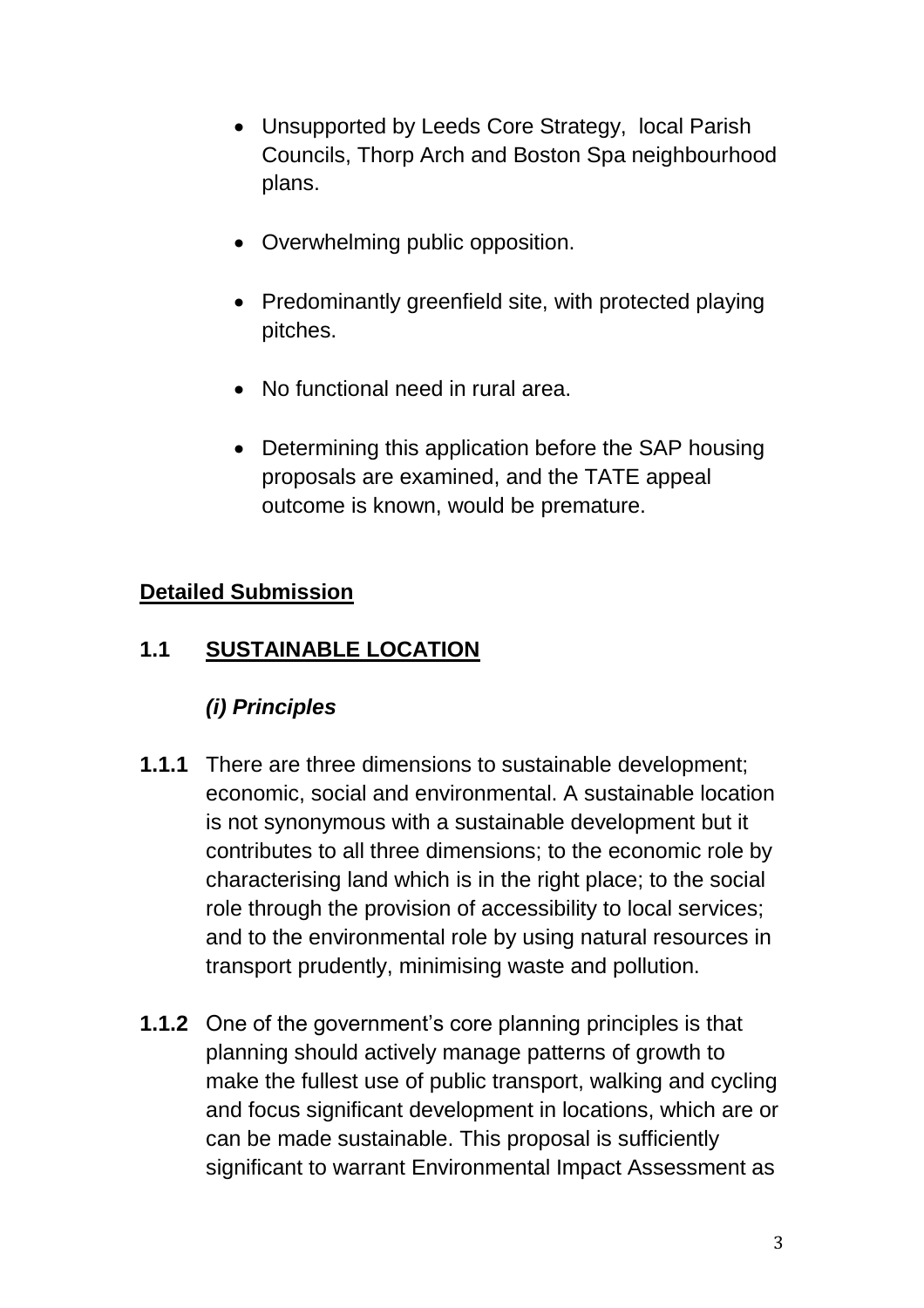the cumulative impacts of **all** development has to be considered to comply with the EIA Regulations 2017. This development would significantly add to pressures on the local area as outlined in the Environmental Statement submitted to accompany application 16/05226/OUT, and Leeds City Council would be open to challenge if they were not to consider the impacts of **this** development should the appeal on the adjacent land for 874 houses and a 66 bed care home be allowed.

**1.1.3** The principle is elaborated in the National Planning Policy Framework (NPPF). Recognising that circumstances vary depending on the nature and location of the site, paragraphs 29, 32, 34 and 38 advise that decisions should take account of whether the opportunities for sustainable transport modes have been taken up so as to reduce the need for major transport infrastructure and should ensure that developments that generate significant movement are located where the need to travel will be minimised and the use of sustainable transport modes should be maximised. A mix of uses should be promoted in order to provide opportunities to undertake day-to-day activities including work on site and, where practical, key facilities such as primary schools and local shops should be located within walking distances of most properties.

## *(ii) Thorp Arch*

**1.1.4** The site is not allocated for housing under the housing policies of the saved Unitary Development Plan (Review). The 'Submission Version of the Site Allocations for the Outer North East' proposes to allocate this site (as part of a wider allocation) for housing. It is NOT a favoured site within the newly adopted Thorp Arch Neighbourhood Plan. The SAP is not adopted and can only be afforded limited weight. The Neighbourhood Plan is adopted and can be afforded full weight.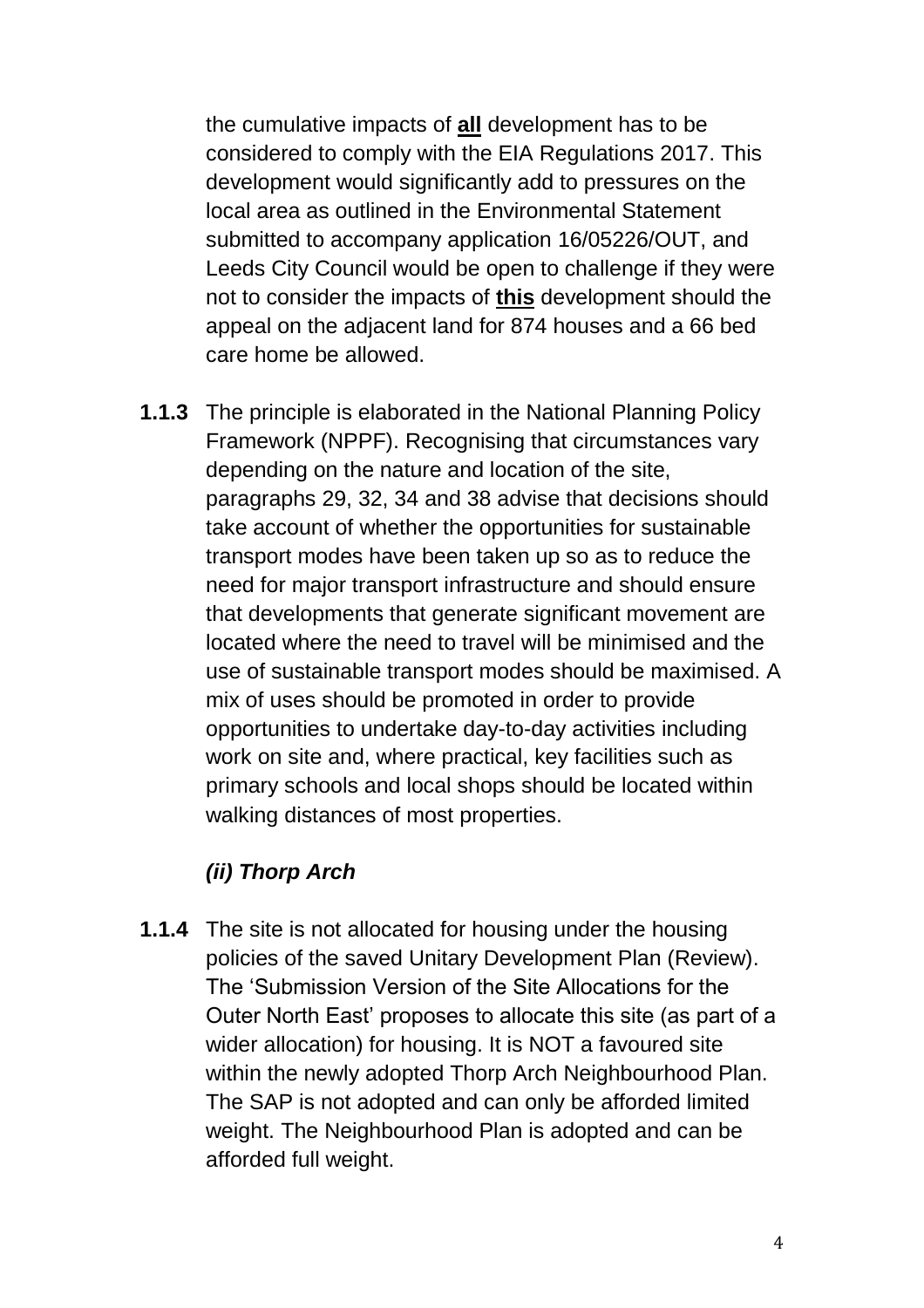- **1.1.5** It is accepted that, nationally, housing in the right locations is required. It is also acknowledged that Leeds City Council is unable to demonstrate a 5 year housing land supply and it is considered to be consistently under-delivering. The key assessment in determining this application is therefore the extent to which weight can be attached to the policies of the existing and emerging Local Plan, in light of a shortfall in the 5 year housing land supply. The application needs to be considered against the relevant adopted policies. However, in the absence of a 5 year land supply, there also needs to be a balancing exercise within the parameters that there is a presumption in favour of granting permission, unless any adverse impacts would significantly and demonstrably outweigh the benefits, when assessed against the policies in the NPPF as a whole.
- **1.1.6** Having regard to relevant policies within the Adopted Core Strategy, it is noted that the Core Strategy was published after the NPPF, and was found to be sound. Accordingly, full weight can be attached to the distribution strategy for the appropriate location of development as set out in Core Strategy Spatial Policies SP1, SP6 and SP7.
- **1.1.7** Core Strategy Spatial Policy 1 (Location of development) sets out the Council's spatial development strategy based on the Leeds settlement hierarchy and seeks to concentrate the majority of new development within and adjacent to urban areas, taking advantage of existing services and high levels of accessibility. The hierarchy prioritises the location of future development and sets out those areas towards which development will be directed. Table 1 identifies settlement types in the hierarchy as being the Main Urban Area of Leeds, Major Settlements, Smaller Settlements, and finally Villages.
- **1.1.8** In application 16/03692/OT (Outline application (with all matters reserved) for residential development for up to 23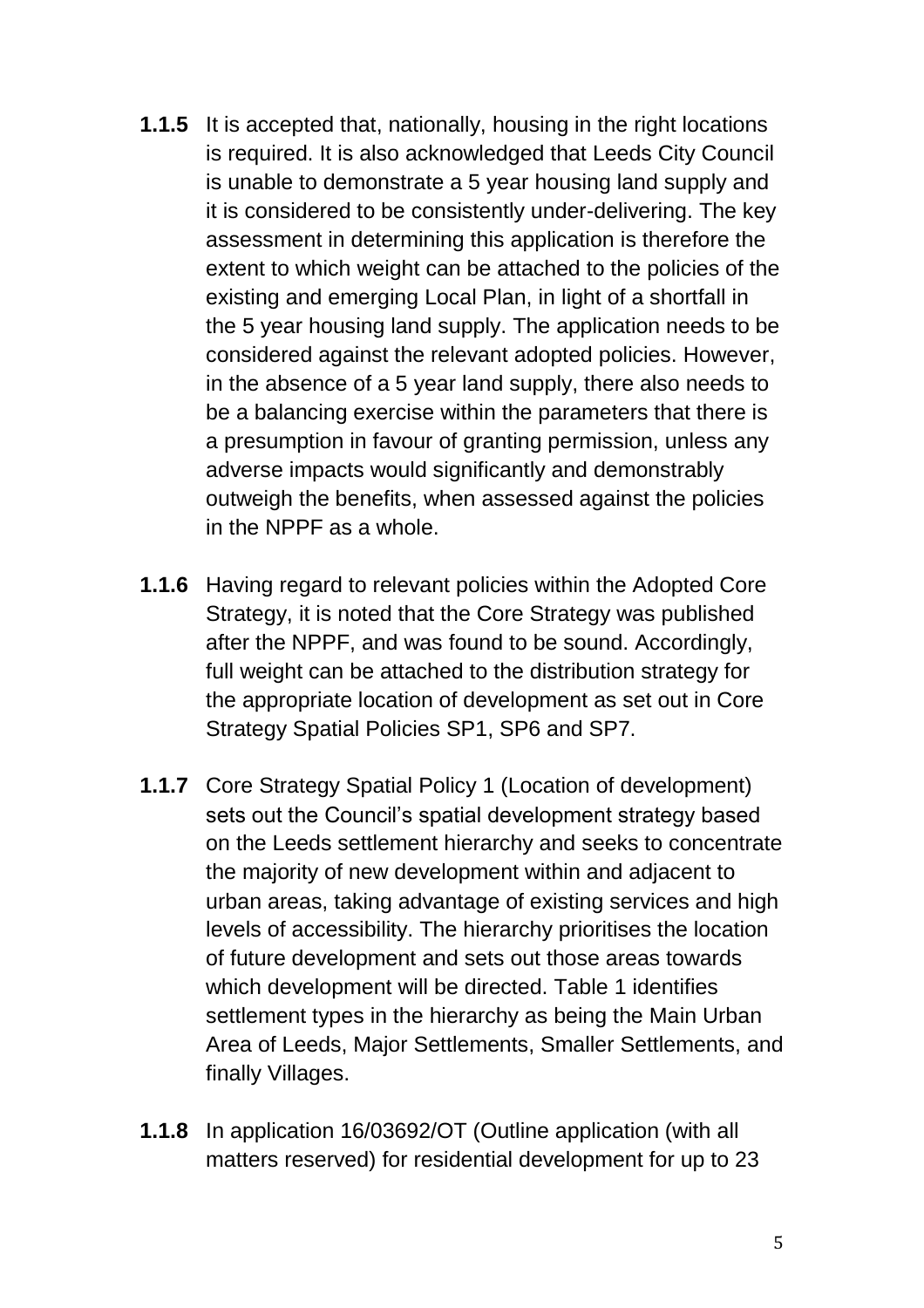dwellings) it was suggested that Thorp Arch would fall in this latter category. There was a key omission however, in the consideration of that application. The site on Walton Road, although falling within the *Parish* of Thorp Arch, it does not fall within the *village*. It is very important that there is distinction here and that each application is considered on its merits. If one was to suggest that development is to be permitted wherever there is a nearby village, then the whole of Leeds District would be developable. Clearly, that is not in the spirit of the policies within the NPPF, however, it appears that that was how the adjacent site and application 16/ 03692/OT was considered. **This is clearly wrong.**

- **1.1.9** The SAP for the Outer North East proposes that the site is a delivered in later phases of the plan (Phase III). This has not been adopted and the site had been included on a flawed basis. Many of the issues which Leeds defended the appeal by Rockspring on the adjacent site for 874 houses are relevant to this proposal.
- **1.1.10** Spatial Policy 6 of the Core Strategy relates to the City's Housing Requirement and the allocation of housing land. It confirms that the provision of 70,000 (net) new dwellings will be accommodated between 2012 and 2028 with a target that at least 3,660 per year should be delivered from 2012/13 to the end of 2016/17. Guided by the Settlement Hierarchy, Spatial Policy 6 confirms that the Council will identify 66,000 dwellings (gross) (62,000 net) to achieve the distribution in tables H2 and H3 in Spatial Policy 7 (which identifies a need for 5000 new homes in the Outer North East Housing Market Character Area within which the site is located, representing 8% of the City-wide distribution) using the following considerations:
	- (i) Sustainable locations (which meet standards of public transport accessibility), supported by existing or access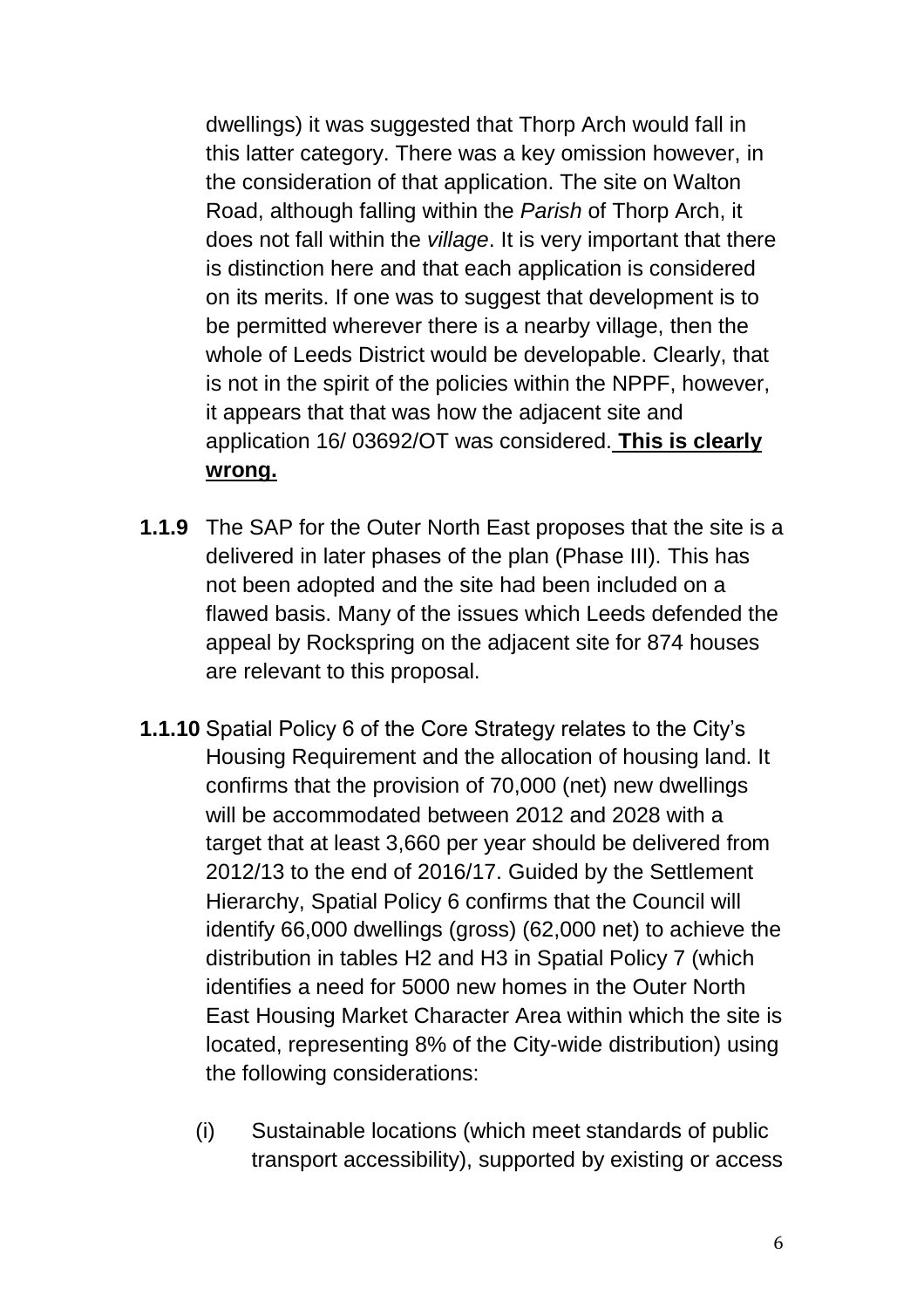to new local facilities and services, (including Educational and Health Infrastructure);

- (ii) Preference for brownfield and regeneration sites;
- (iii) The least impact on Green Belt purposes;
- (iv) Opportunities to reinforce or enhance the distinctiveness of existing neighbourhoods and quality of life of local communities through the design and standard of new homes;
- (v) The need for realistic lead-in-times and build-out-rates for housing construction;
- (vi) The least negative and most positive impacts on green infrastructure, green corridors, green space and nature conservation;
- (vii) Generally avoiding or mitigating areas of flood risk.
- **1.1.11** It is noted that only last week on  $7<sup>th</sup>$  February, Leeds City Council has agreed a new housing target that would be 'considerably lower' than the requirement adopted in its 2014 core strategy, but higher than the figure that would be generated by the government's proposed standardised method for assessing housing need.
- **1.1.12** It is noted that the council's planners had warned that use of the standard method could be 'damaging' to the city's economic growth prospects and ability to meet housing needs. However, this should not mean that development in sustainable location and place-shaping should be ignored.
- *1.1.13* Your own reports set out different scenarios. The first and lowest scenario, based on the government's proposed standard method, would set the housing requirement for Leeds up to 2028 at 42,000 new homes. The report said that this target "*would have the benefits of having an easily achievable five year supply figure and the least need for greenfield and green belt releases, but is not recommended because of concerns that too low a figure could be*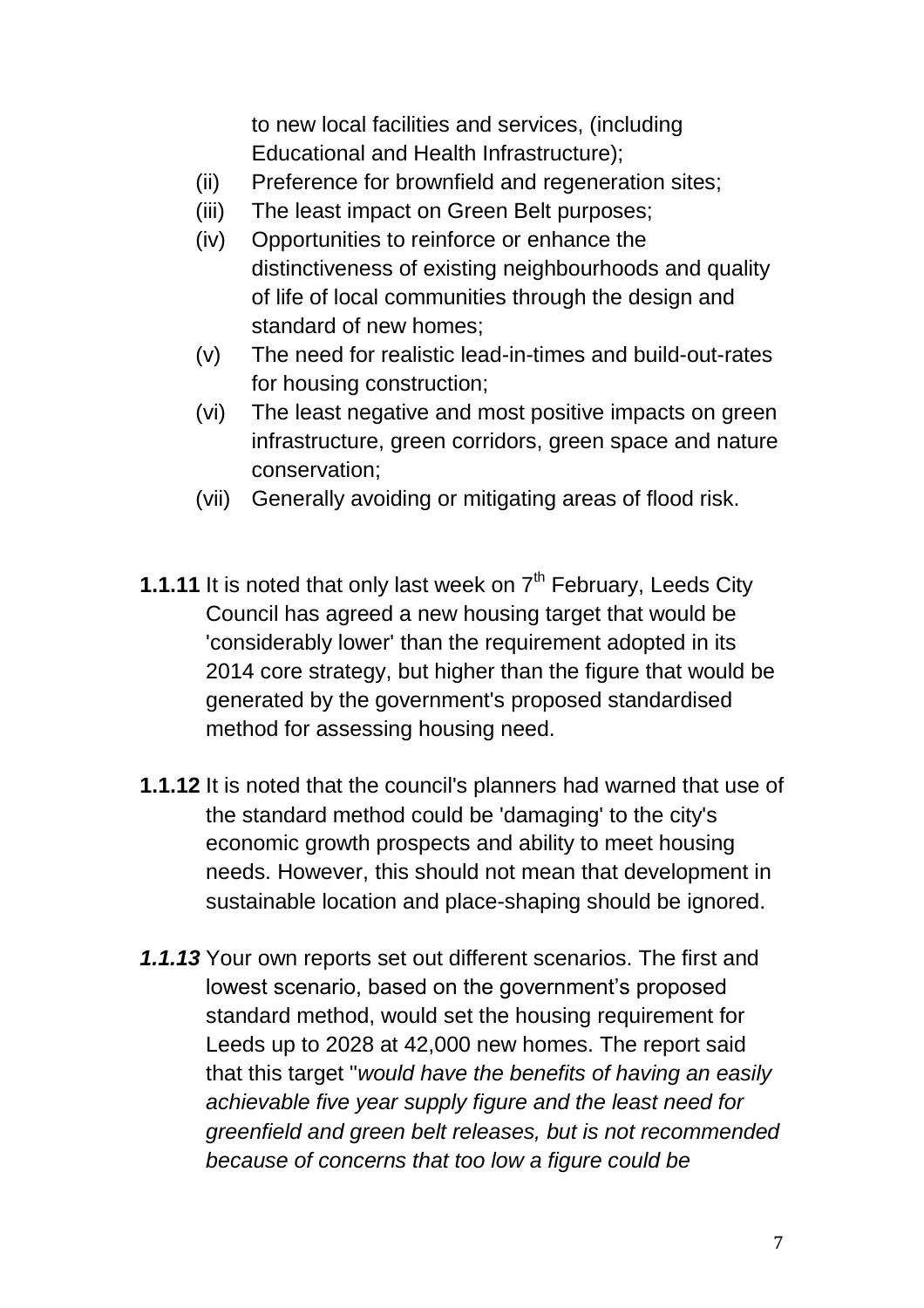*damaging to Leeds's economic growth prospects and ability to meet housing needs, especially for affordable housing".*

- *1.1.14* The report also set out a "high growth" scenario of 60,500 homes to 2028. It said that this *"would be the most ambitious in terms of economic growth and ability to offer a wider choice of housing, including affordable housing but there are concerns that too optimistic a view of economic growth or similarly, of migration patterns, which then fail to materialise could lead to more land release for housing than is necessary".*
- **1.1.15** Finally, your own department recommended that the council adopt a third scenario of 51,900 homes over the plan period. The report said that this level was "*considered to achieve the best balance between economic growth and safeguarding greenfield land* (TAG's underlining)".
- **1.1.16** "*It is robustly based on evidence of the strategic housing market assessment (SHMA) which takes full account of employment and migration patterns*", the report said.
- **1.1.17** The proposed new housing target will now go out for public consultation and it would be inappropriate to approve a development that is not sustainable on a greenfield site, in light of these newly proposed figures.
- **1.1.18** The proposal does **NOT** comply with the criteria contained within Spatial Policy 6 of the Core Strategy for the following reasons: -
	- (i) The proposed development fails criteria (i) as it is **NOT** supported by existing or have access to new local facilities and services and will be heavily car dependent
	- (ii) It is **NOT** on a brownfield or regeneration site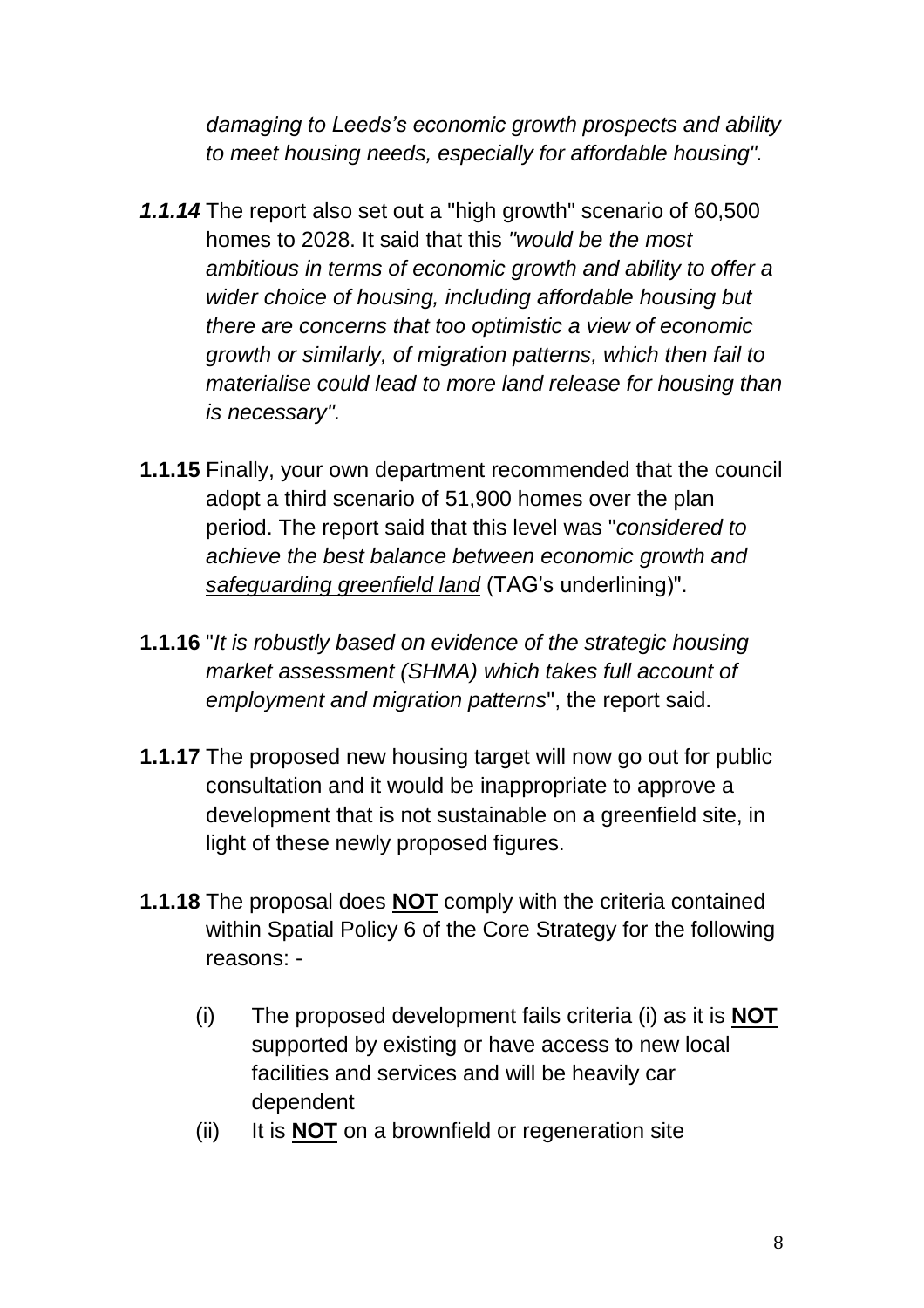- (iii) The site does not fall within the Green Belt, so this is not relevant
- (iv) Although the proposed development is in outline form and the submitted plans are indicative, the location is **NOT** one that would allow for opportunities to reinforce or enhance the distinctiveness of existing neighbourhoods and the quality of life of the local community.
- (v) Should outline consent be granted, Homes England would then need to sell the site to a developer. The developer would then need to secure a reserved matters consent. Theoretically, it could take up to 3 years to build out the development, so we are possibly looking at 5 years to completion of the development. However, this does not take into account what the build out rates would be if the Rockspring application granted consent by the Secretary of State, as permission on that site would **significantly reduce the build out rate.**
- (vi) The proposed development is not on a brownfield site, it is on a green field. It would have a negative impact and result in a loss of green space. The developer has not included any measures for positive impact to green infrastructure, therefore the proposal does **NOT** comply with this criteria.
- (vii) The site does not fall within a Flood Risk area. However, there have been reports of localised flooding in the area and that floating sewage was a particular issue raised when the application proposal for 23 houses on the adjacent site was considered.
- **1.1.19** In terms of a sustainable location (SP6 (i)), the site does not sufficiently meet the Accessibility Standards established at Table 2, Appendix 3 of the Core Strategy. This weighs strongly against the grant of planning permission. With regard to access to facilities and services, including education and health infrastructure, the matter of education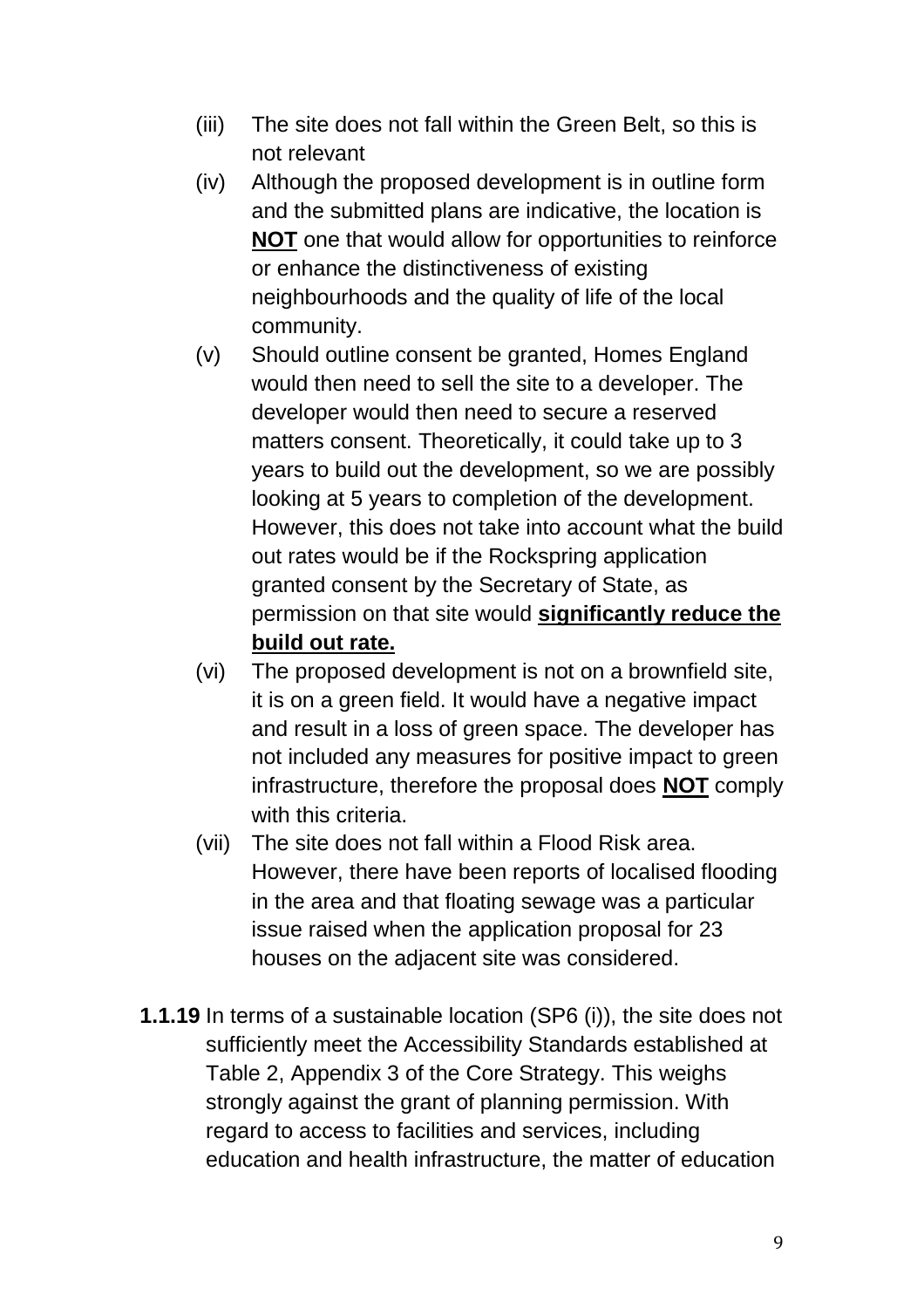would be addressed through the Community Infrastructure Levy (CIL). The Adopted Regulation 123 List advises that CIL can be gathered for primary education, except for large scale residential development identified in the Site Allocations Plan, which will be expected to provide primary schools either as an integral part of the development or as the result of no more than 5 separate planning obligations. This application does not fall within the category of being identified for on-site provision, however, it is a large-scale major site, especially when considered alongside the potential Rocksping development at TATE. This is a solely car dependent proposal when it comes to considering how children will be got to and from school.

- **1.1.20** Similarly, there is no easy access to shops or other facilities.
- **1.1.21** The supporting text in the Core Strategy paragraph 4.1.13, states that, in rural areas outside the settlement hierarchy " *Development will only be permitted if it functionally requires a rural location*". There is no functional need. Local requirements have already been catered for, in proportion to the community size, in the neighbourhood plan, and with the 23 house scheme to the south of this site.
- **1.1.22** The proposal fails on criteria (ii) and (vi). How can a sizeable development of 142 dwellings in total (119+23) be argued to reinforce or enhance the distinctiveness of an existing neighbourhood, when it is so far away from the actual village? Development on this site would overwhelm the existing community and effectively provide a split to the community and go against the social sustainability aims of the NPPF.

#### **1.1.23 It is concluded that the development does NOT accord with Core Strategy Policy SP6.**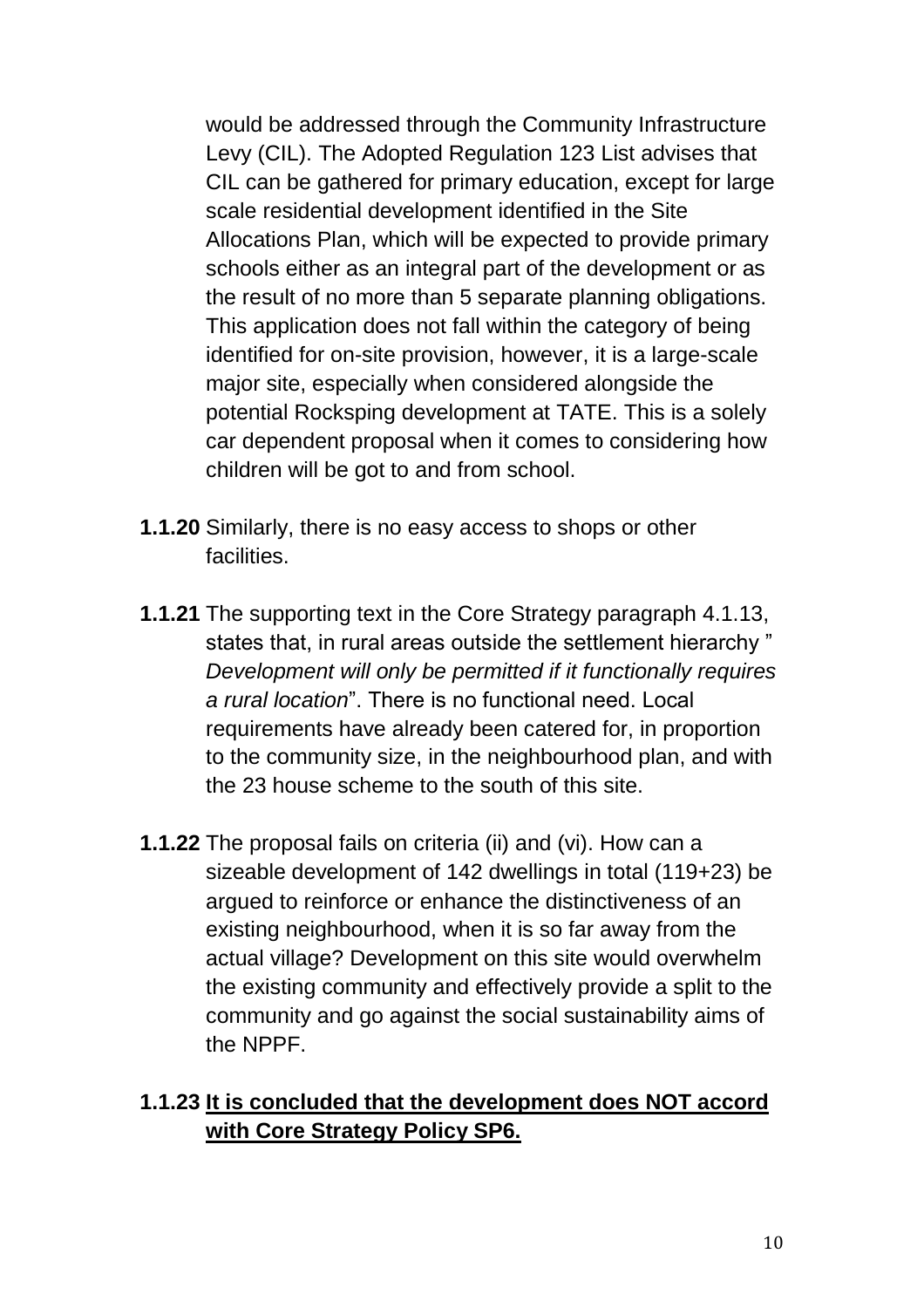- **1.1.24** Core Strategy Policy H2 states that new housing development will be acceptable in principle on nonallocated land, providing that the number of dwellings does not exceed the capacity of local infrastructure and that for developments of more than 5 dwellings the location accords with the Accessibility Standards in Table 2 of Annex 3. Under policy H2 greenfield land should not be developed if it has intrinsic value as amenity space or for recreation or for nature conservation, or makes a valuable contribution to the visual, historic and/or spatial character of an area.
- **1.1.25** Although adjacent to a prison and a relatively modern housing estate opposite, the site is a greenfield site set within a rural landscape. The site does make a valuable contribution to the spatial character of the area and does **NOT** meet any of the Core Strategy Accessibility Standards contained within Table 2 of Annex 3. A development of this scale cannot be found to be acceptable purely on the basis of a having a bus route (with only 2 buses per hour) located 200m away.
- **1.1.26** It is accepted that the site has limited nature conservation value, however, it is clearly suitable for outdoor recreation, as that is how the land has been used for many years. The site has not been identified as being surplus to requirements in the Open Space, Sport and Recreation Assessment. In fact, the Open Space, Sport and Recreation Assessment states that the Leeds North East Outer area is deficient and therefore, this site should be retained.
- **1.1.27** The NPPF at paragraph 74 states:

*Existing open space, sports and recreational buildings and land, including playing fields, should not be built on unless:*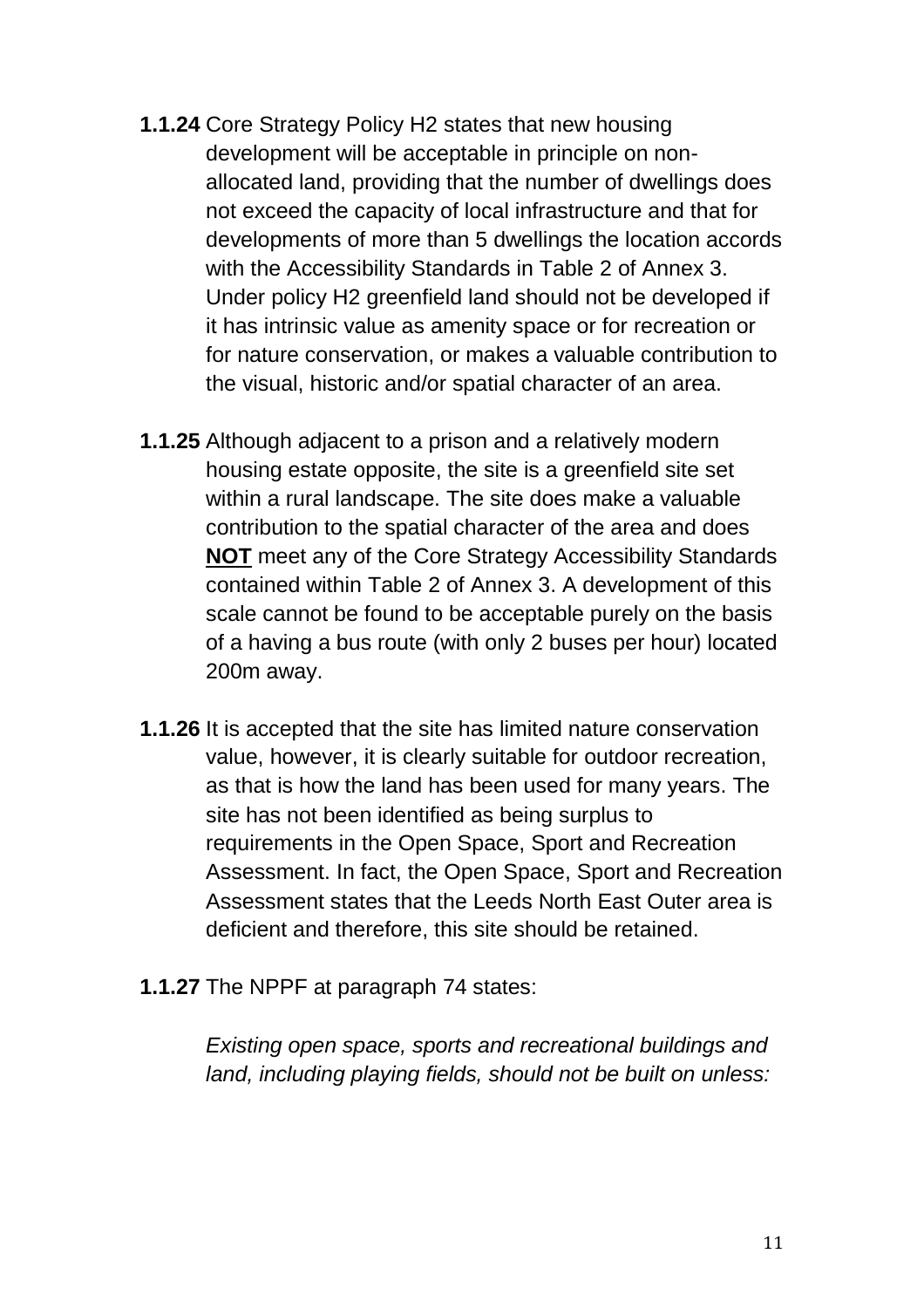- *an assessment has been undertaken which has clearly shown the open space, buildings or land to be surplus to requirements; or*
- *the loss resulting from the proposed development would be replaced by equivalent or better provision in terms of quantity and quality in a suitable location; or*
- *the development is for alternative sports and recreational provision, the needs for which clearly outweigh the loss.*
- **1.1.28** Since none of these requirements has been met, the loss of the green space and sports pitches should not be allowed.

#### **1.1.29 It is concluded that the development does NOT accord with Core Strategy Policy H2.**

- **1.1.30** The Thorp Arch Neighbourhood Plan does not support the larger site HG2-227 for housing. After the required local consultation exercises, there was no local need identified for any additional housing in excess of that approved in the plan.
- **1.1.31** The application site forms part of a 6.33 hectares Phase 3 housing site, as described under site reference HG2-227 of the SAP for the Outer North East, which has a stated capacity of 142 units. However, the submission has not however been examined and **cannot therefore be given significant weight at this point in time.** Both TAG and Thorp Arch Parish Council object to the site inclusion within the SAP and have made representations through the Local Plan process. The allocation is also contrary to the newly adopted Thorp Arch Neighbourhod Plan and there is every likelihood that the site will **not** be required for development, due to the lowered housing figure in light of Leeds City Councils statement that it would be inappropriate to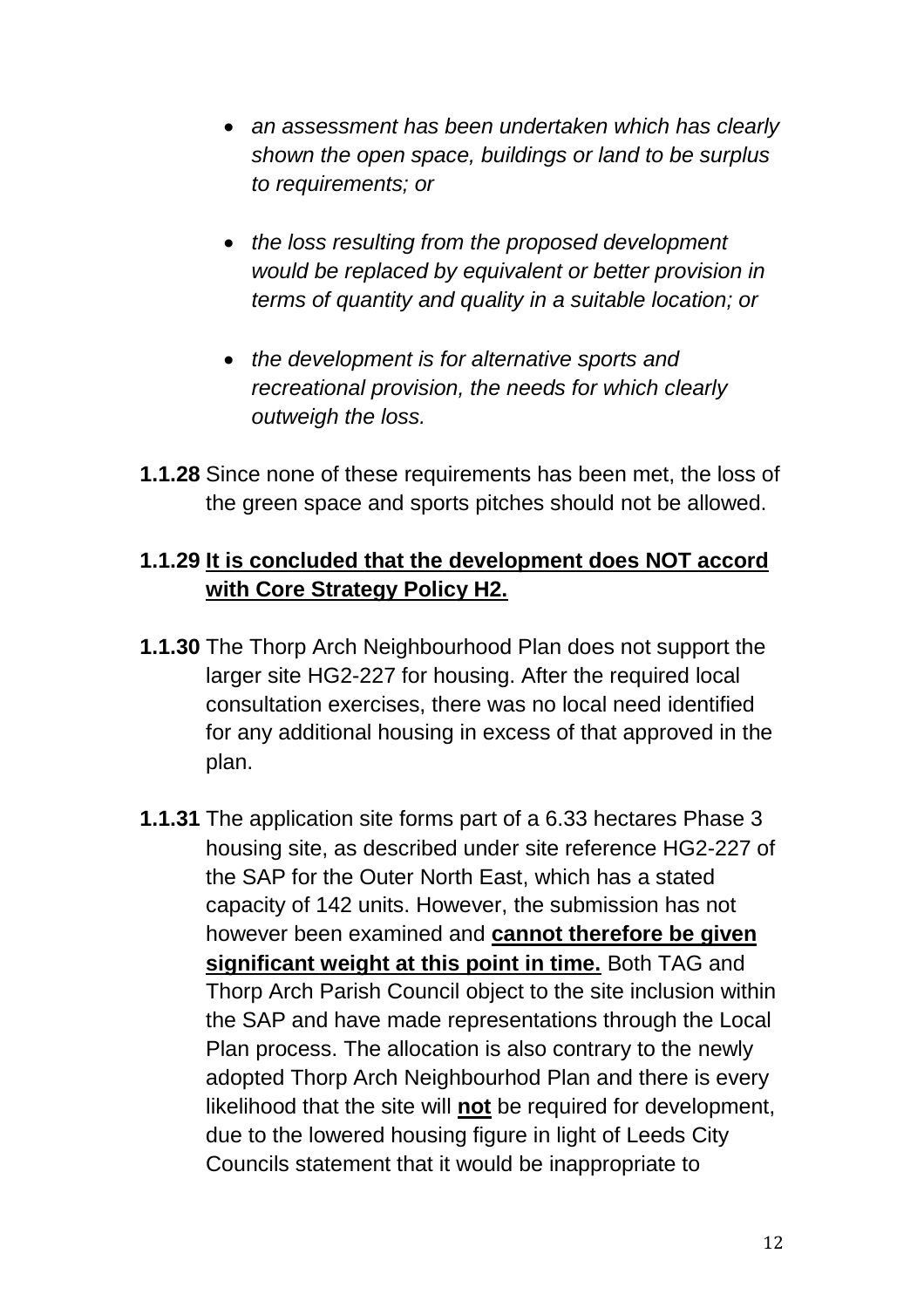approve a development that is not sustainable on a greenfield site.

- **1.1.32** The site is allocated as greenspace. It does **NOT** fall to be considered as unallocated land within the lowest tier of the settlement hierarchy as although the site falls within the Parish of Thorp Arch, it does **NOT** fall within the confines, or sit adjacent to the actual village of Thorp Arch, therefore, it would be incorrect to use the settlement hierarchy to justify approval of development in this location. The SAP has not been examined and cannot therefore be given any significant weight. This is a proposal is for a relatively **LARGE SCALE** housing development of up to 119 dwellings (142 when adding in the 23 dwellings already approved on the adjacent land). The proposal constitutes greenfield development, which is not favoured by the principles contained within the Core Strategy, and is highly car dependent and conflicts with Core Strategy policy H2. The site would deliver policy compliant on-site affordable housing however, it is not considered that this is significant enough to overcome the harm.
- **1.1.33** That said, the draft plan site assessment concludes that the site is part of an area of vacant land that is situated between existing residential development and Thorp Arch Trading Estate, a small part of which is brownfield containing derelict buildings and which is located within an urbanised setting outside of the Green Belt. The brownfield portion referred to is not within this application, which is all greenfield.

#### *(iii) The Site*

**1.1.34** As part of a former Royal Ordnance Filling Factory, (ROFF), the site was chosen to be remote from habitation, and away from large roads, in order to be less easy to identify from the air.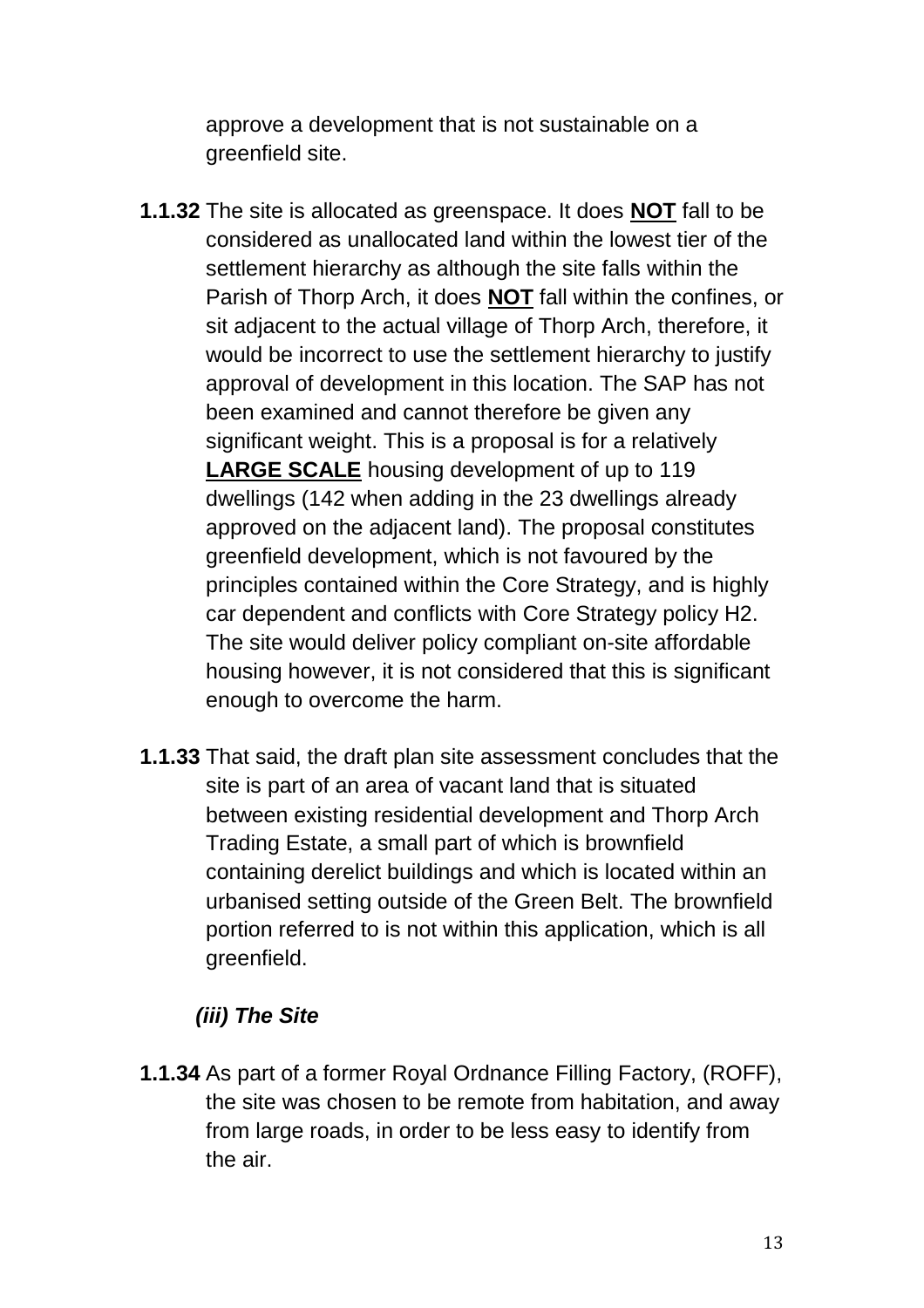- **1.1.35** The site is at the furthest point of Leeds district boundary, with a round trip distance to Leeds City centre of about 30 miles.
- **1.1.36** The site is separated from all destinations in the Leeds area by the A1(M) running north/south, and by the River Wharfe, running approximately east/west. The only practical routes to Leeds area destinations (without a very large detour) are either via the single track bridge linking Thorp Arch to Boston Spa, or via the roundabout on the Walton-Wetherby road (situated on the local access road which runs alongside, and to the west of, the A1(M)). Both of these access routes are already showing significant traffic queuing at peak hours.
- **1.1.37** Little provision has been made to enhance links with the actual village of Thorp Arch. The table of local facilities provided by the developer demonstrates a total lack of understanding of the local area and questions whether its author has actually visited that site. For example, the table refers to the British Library as providing an amenity to local people. The British Library is a effectively a storage facility and is not open the public, so can hardly be described as being of amenity value. The only facilities that are within walking distance are a pub, church and village hall in Walton. There are no facilities within the village of Thorp Arch which would be within a desirable walking distance of the site. All visits to schools and shops would be car dependent. Most of the listed facilities would exceed even the preferred maximum walking distance using the commonly accepted Guidelines for Providing for Journeys on Foot of the Institution of Highways and Transportation.
- **1.1.38** Of course, walking distances are not the only yardstick by which to judge a sustainable location. NPPF paragraph 38 seeks opportunities to undertake day- to-day activities on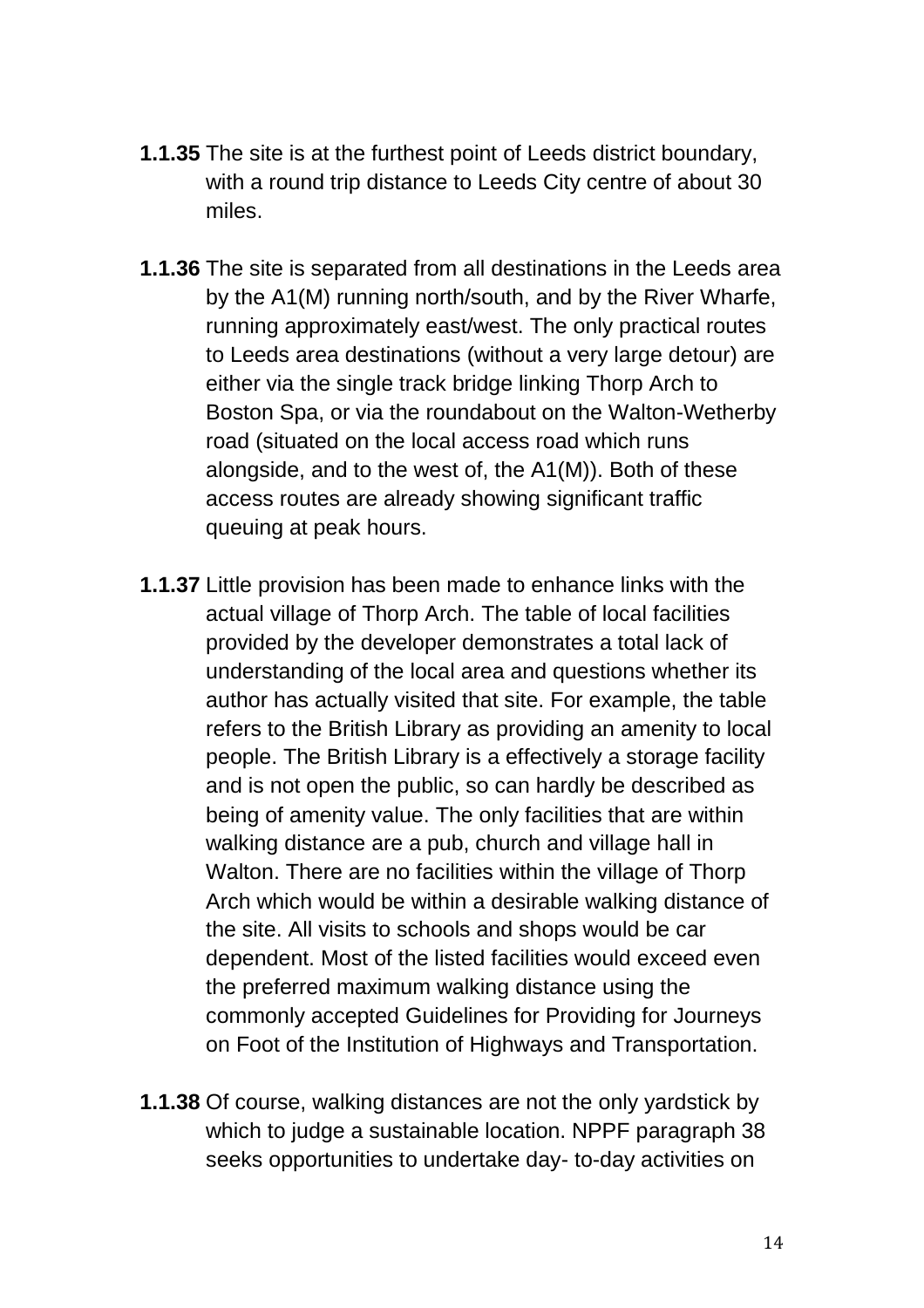site. NPPF paragraph 34 advises that developments generating significant movement should be located where the need to travel can be minimised and the use of sustainable transport modes can be maximised. These are defined in NPPF Annex 2 as including walking and cycling, low and ultra-low emission vehicles, car sharing and public transport.

- **1.1.39** There is no indication at this outline stage that the scheme would offer particular encouragement to ultra-low emission vehicles such as through the provision of electrical vehicle charging points, though such could probably be required through condition when details are submitted at reserved matters stage.
- **1.1.40** Although there are some footpaths and cycle routes close by, these are not usable in winter months due to poor surfaces, lack of lighting and they are largely not attractive to cyclists throughout the whole year. Cycling does not appeal to all and not all the facilities in the applicants list would all be within reasonable cycling distance. It is also noted that, not all day-to-day requirements are in the applicants list.

#### *Conflict with Leeds Core Strategy Policy T2:*

- **1.1.41** The Core Strategy policy T2 states "*New development should be located in accessible locations that are adequately served by existing or programmed highways, by public transport and with safe and secure access for pedestrians, cyclists and people with impaired mobility.*"
- **1.1.42** It is plain from the above that the proposed development is diametrically opposed to this policy. Although the access to the site for pedestrians is good in that there are footpaths, some recently renovated, there are no services near enough to walk to for everyday requirements.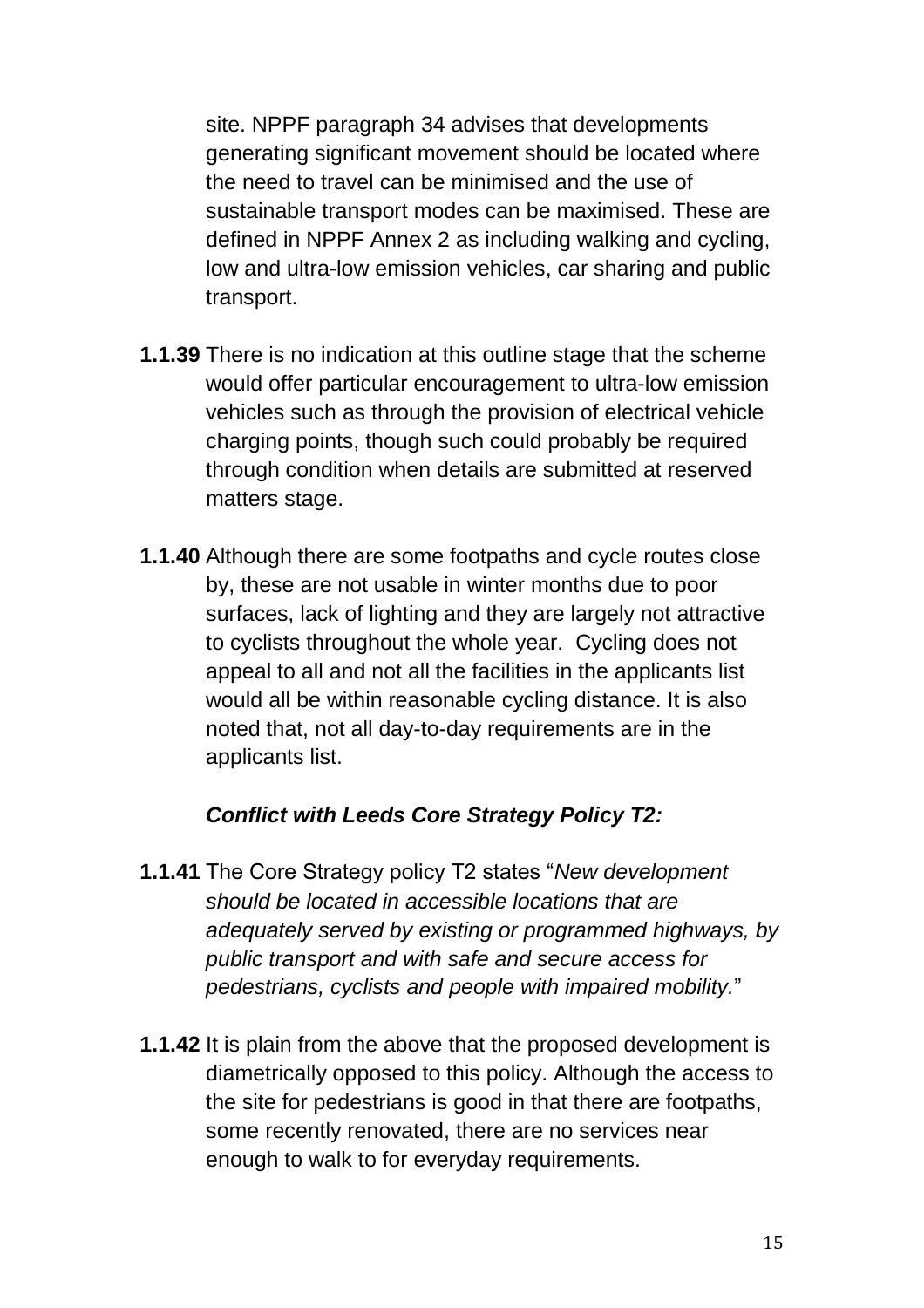**1.1.43** The application refers to the adjacent cycle route 665. It runs from Wetherby to Thorp Arch Trading Estate so passes near the site. It may soon be extended over the river Wharfe. As said above, this is an excellent, fine weather, leisure facility. It is completely unsuited to all-year use for commuting or shopping. It has no lighting, and passes through dense overhanging vegetation in many places. In winter it gets icy, and is not gritted. In autumn it is covered in leaves which hide where the hard surface edges end, and the soft unconsolidated earth begins, into which bike wheels sink. There is currently almost no commuting use of the route (either on bike or on foot), and no reason to expect any change in this.

#### **1.1.44 It is concluded that the development does NOT accord with Core Strategy Policy T2.**

**1.1.45** It is concluded therefore that the general acceptance of the applicant that the site would be in a sustainable location is misleading. In consequence this proposal would result in a degree of harm to all three elements of sustainable development if permission were granted. It would be contrary to Local Plan policies that seek to protect green space and would be contrary to Core Strategy policies SP1, SP6 and H2, which seek to relate new housing development to be accessible to services, transport and infrastructure and to reduce the overall need to travel and which seeks to distribute land for new homes in accordance with the Settlement Hierarchy drawn up on the principles of sustainable development.

#### *Effect on countryside*

**1.1.46** This is a site which has no other planning or landscaping designation. It is not marked as countryside out of the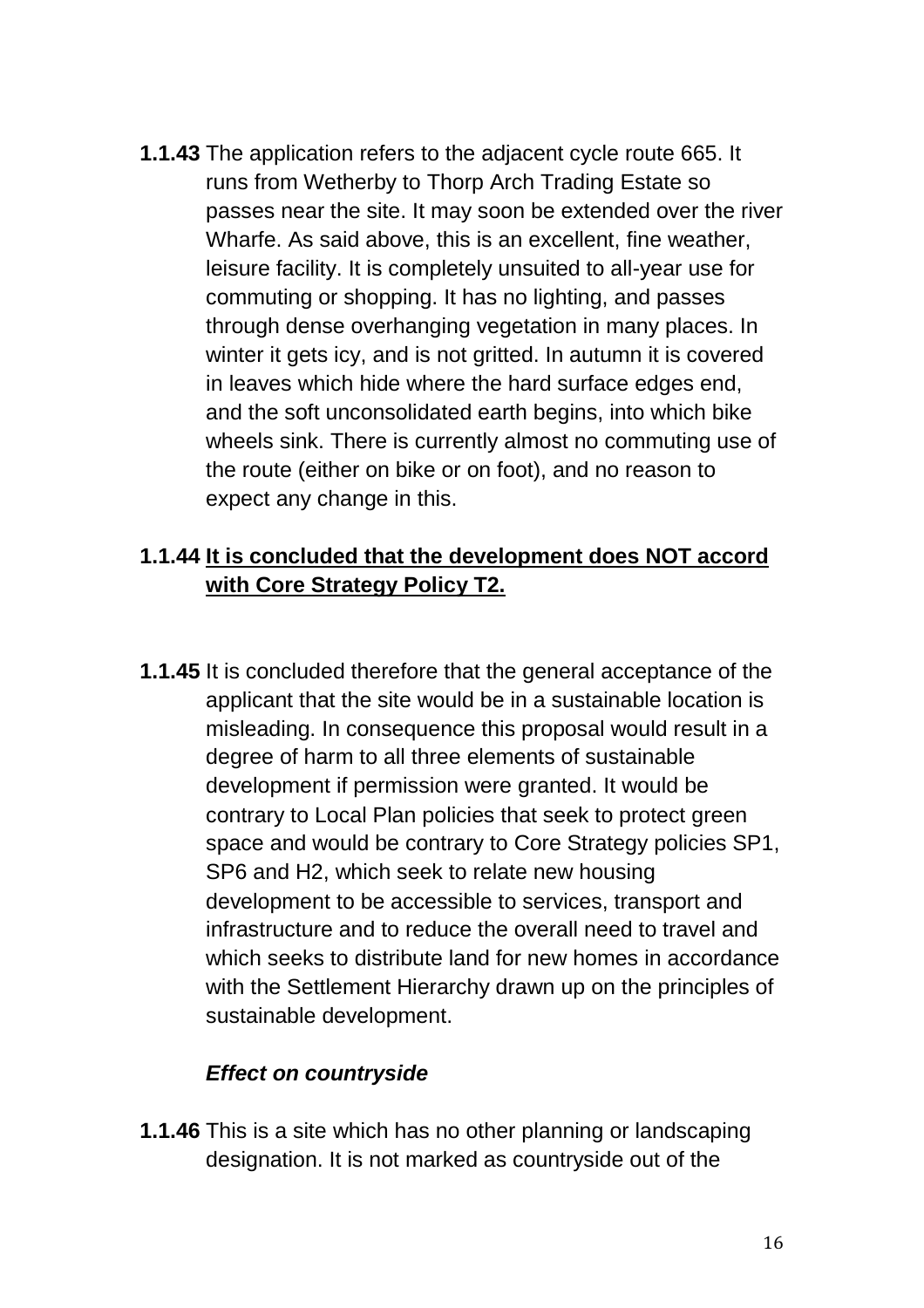ordinary. There is no suggestion that it is a valued landscape. There are no known issues for ecology. Although it is allocated as Green Space in the adopted Local Plan, it is not the highest quality and most versatile in terms of its contribution.

**1.1.47** Government policy, set out in NPPF paragraph 17 bullet 8 and in paragraph 111, is that planning should encourage the effective use of land by reusing land that has been previously developed. This is a greenfield site and so its development would not align with that government preference and would transform its character and appearance from an undeveloped to a developed area.

# *Housing Land Supply*

- **1.1.48** Any housing development is of benefit as government advice in the NPPF repeatedly makes clear. The provision of 35% of the dwellings proposed in this case as affordable housing accentuates that benefit. The issue in this particular case is whether those benefits would be of even greater significance in the light of the Council's housing land supply position.
- **1.1.49** Paragraph 47 of the NPPF sets out five bullet points advising what local authorities should do to boost significantly the supply of housing. The first bullet point is to ensure that the Local Plan meets the full objectively assessed needs (OAN) for market and affordable housing in the housing market area.
- **1.1.50** Given the decrease in the housing target figures released by Leeds City Council on  $7<sup>th</sup>$  February 2018, the SAP is clearly out of date and should be updated and it is likely that sites such as the HG2-227 which is in an unsustainable location and on a greenfield site shall be withdrawn and will not meet the tests of the examination.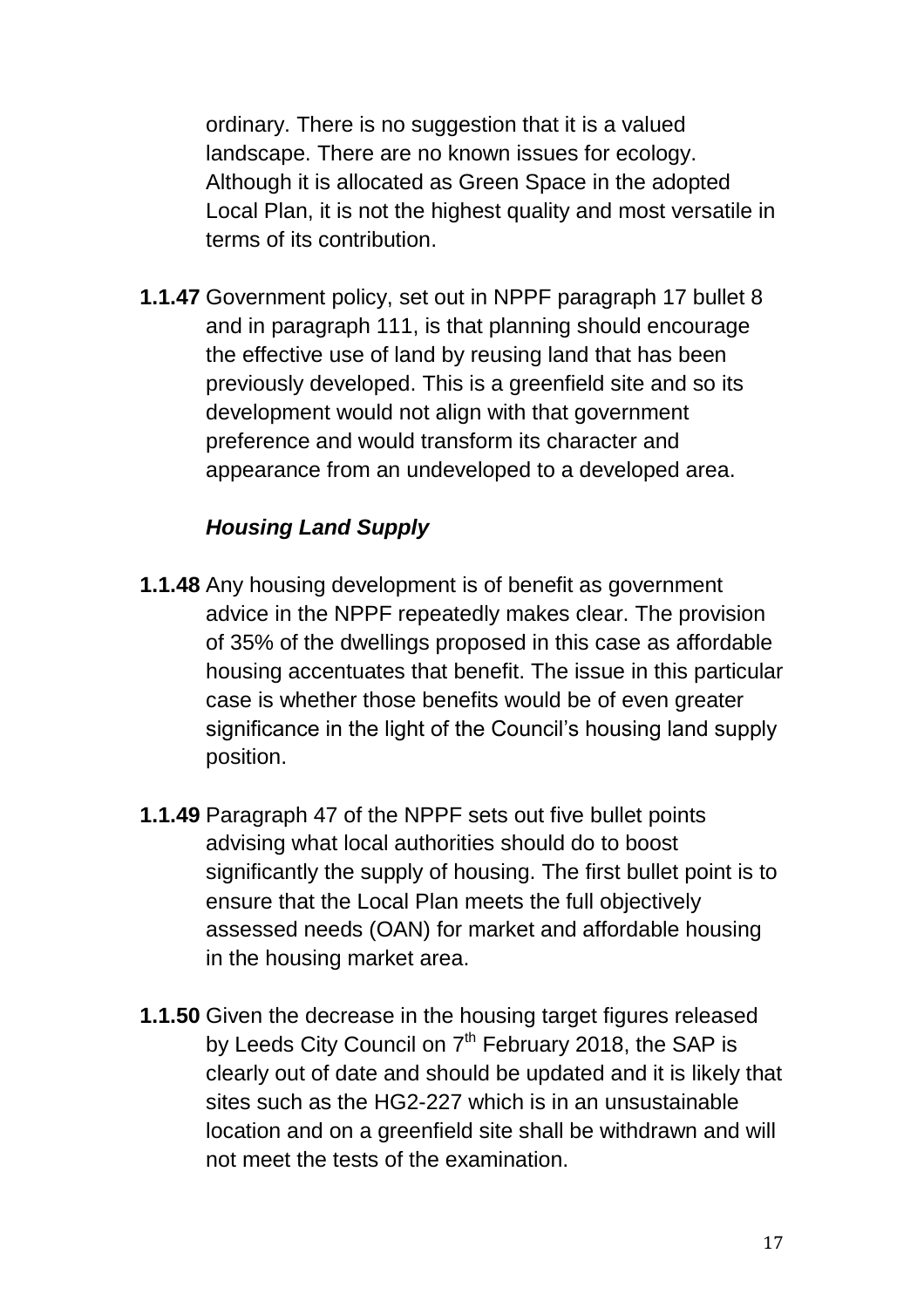#### **1.2 Highways**

- 1.2.1 The local road network is not resilient. The June 15, 2016 fatal accident on the A1(M) demonstrated the problem. The local network completely grid-locked (not surprising, it can't be expected to cope with the complete closure of the A1(M)). However it remained grid-locked for over two hours after the A1(M) was running freely.
- 1.2.2 The bridge/Bridge Road/A659 junction acts as one complex traffic system. It is not amenable to modelling, because of the unusual and multiple obstacles to traffic flow. With onstreet parking (required by Boston Spa residents) it is effectively a 250m long "single track road with passing places" - the passing places being the very limited gaps between the parked cars. A characteristic of such roads is that once traffic volumes reach a critical level, the "passing places" no longer have the capacity to cope, and the system grid-locks. To make matters worse, the junction with the A659 has very tight turning radii.
- 1.2.3 Visibility for the full length of the single track section is very limited, and sometimes completely obscured. It is therefore very difficult for a driver to assess whether to enter the single track section of road. This would apply even more strongly were the mitigation 'two-way' widening of Bridge Road undertaken.
- 1.2.4 Additionally, the vulnerability of old bridges was demonstrated by flooding at the turn of the year 2015/16, which closed both Tadcaster and Linton bridges over the Wharfe. If the same happened to Thorp Arch Bridge that would leave the area with only one, overloaded and congested, point of access.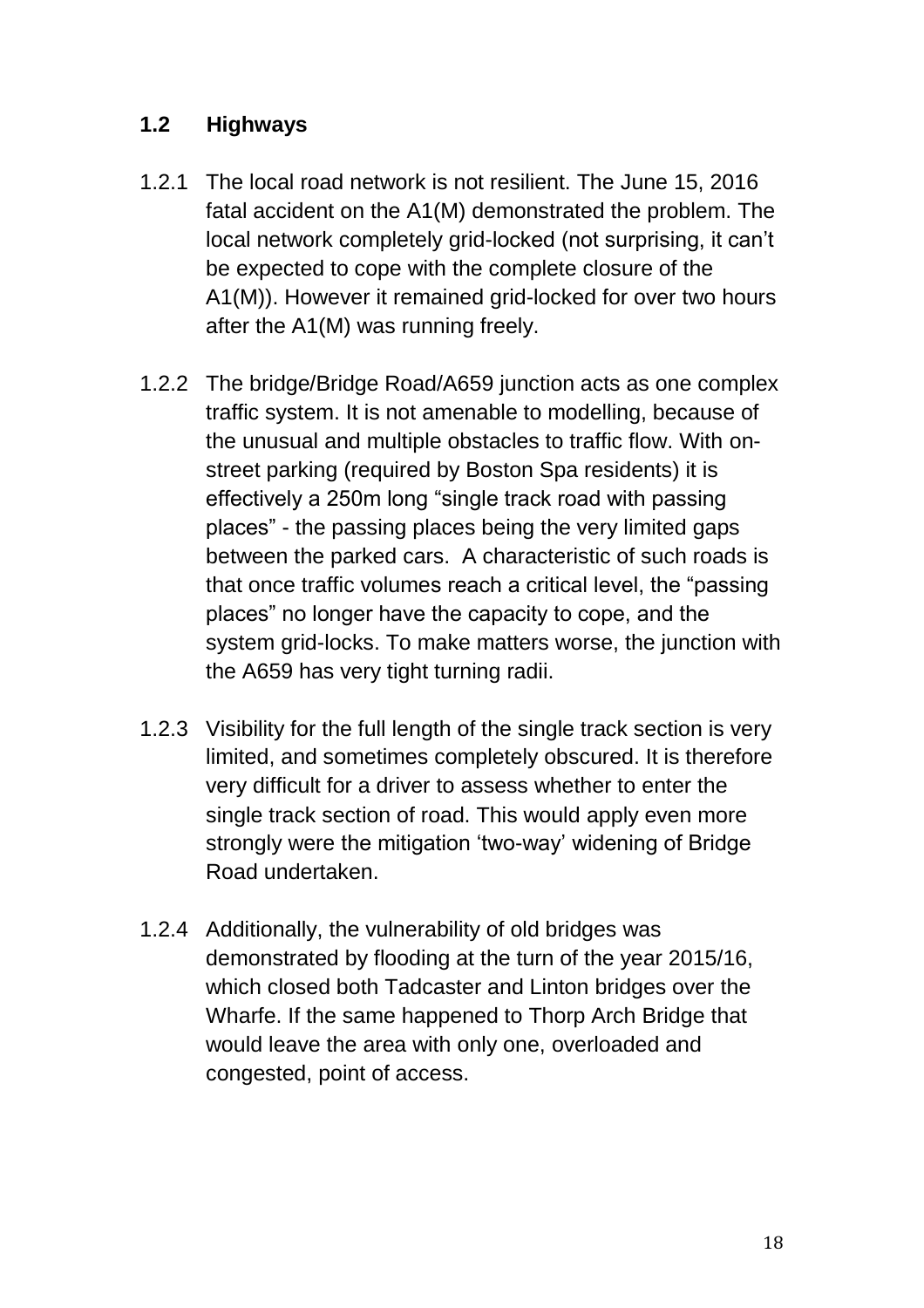1.2.5 Clearly the local highways network is unsuitable for the addition of the traffic generated by the proposed development.

#### **1.3 Public Transport**

- 1.3.1 Public Transport is totally inadequate for a site of this size and location. The 70/71 is the only all-day service. It runs at half-hourly intervals to Leeds or to Harrogate via Wetherby. The journey times are over 1 hour to Leeds, and about 40 minutes to Harrogate. It is also very expensive, with a return ticket to Harrogate costing £7.
- 1.3.2 There is no local train station, with the nearest station for Leeds being at Garforth, 12 miles away.

#### **1.4 Accessibility/Facilities**

- 1.4.1 The site fails all the accessibility criteria in the Leeds Core Strategy appendix 3, by a factor of 2 or more.
- 1.4.2 The site has virtually no 'everyday needs' facilities within a 2km walking distance. It is also distant from primary medical care (already overloaded in Boston Spa) and schooling.
- 1.4.3 The neighbouring small settlement of Boston Spa has a range of local services, but it is 2450m distant by foot, including a steep descent and ascent at the bridge, and a very narrow and unpleasant/dangerous footway on the bridge.
- 1.4.4 The proposed Village Hall is remote from Thorp Arch village and has limited parking. The current residents in the area, such as Woodlands and Walton Chase, use the Walton Village Hall for functions. Putting a second hall in this location would seriously undermine the viability of Walton Village Hall.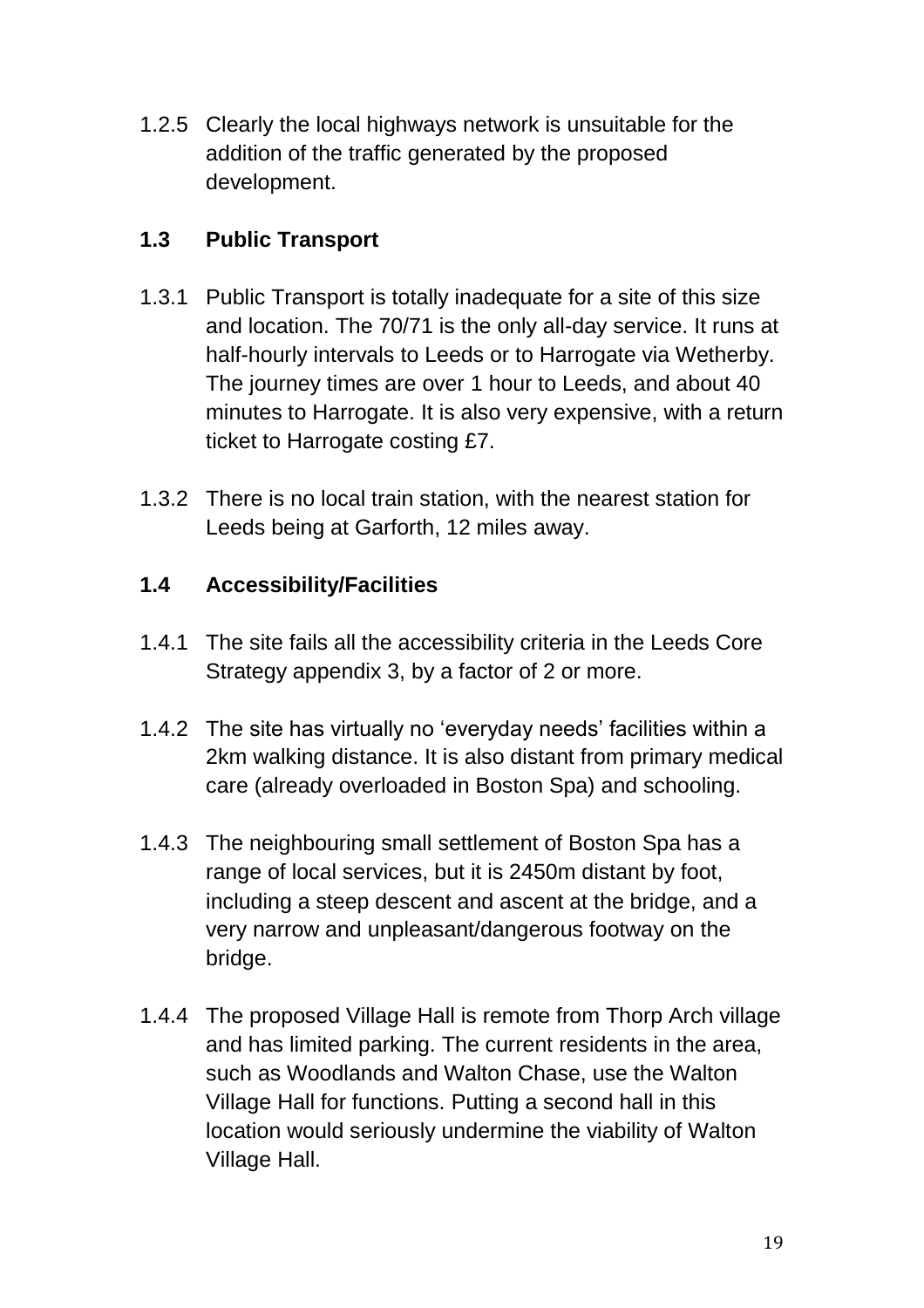#### *Leeds 'Aspiration'*

- 1.4.5 LCC's aspiration is to be the best city in the UK to live and work (launch of the Core Strategy, Councillor Keith Wakefield, 12/11/2014). How is this served by developing a new settlement, which has easier access to both Harrogate and York by car?
- 1.4.6 With the high level of house prices in the area, residents are mainly in senior professional jobs, and some use the proximity to the A1(M) to commute as far as Manchester, Darlington and Halifax. Shopping trips, too, are often made to destinations other than Leeds Centre. This location would not support the aspiration.
- 1.4.7 Even the site assessment makes it clear that the location is very poor for accessibility and public transport. It does say that site 1055 (TATE) could assist in providing facilities, but the development of this site is subject to the Appeal, so has no weight until the result of the Appeal is known. The assessment also claims that the site is in an urbanised setting. Since 'urban' is defined as 'relating to cities' and this site is in a rural area this is obviously nonsense.

#### *Localism*

1.4.8 The NPPF says that planning should:

"*be genuinely plan-led, empowering local people to shape their surroundings, with succinct local and neighbourhood plans setting out a positive vision for the future of the area."* It is clear from the responses to the SAP that local people are strongly opposed to any housing development on this site. In addition, the Thorp Arch Parish Council (TAPC) held a meeting on 18 January 2018 with over 60 local people attending, plus local Ward Councillors and neighbouring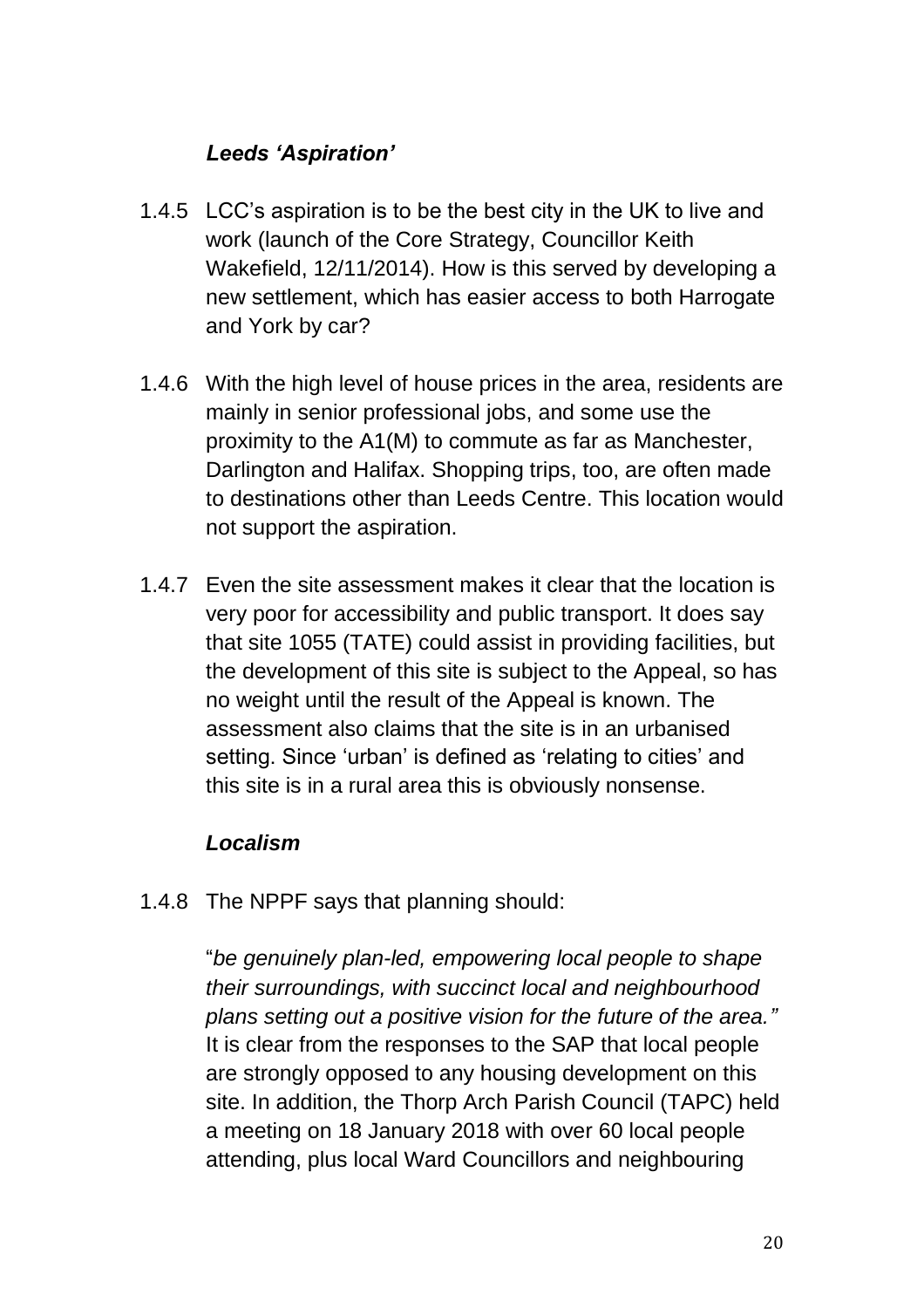Parish Council chairmen. Despite TAPC providing a 'neutral' summary of the benefits and disbenefits of the proposal, there was 100% opposition to it at the final show of hands. Also our Thorp Arch Group has approached the community for a mandate to oppose this application, with over 135 people registering.

1.4.9 It does not comply with the newly adopted Thorp Arch Neighbourhood Plan, and the highways implications, in particular, conflict with the Boston Spa Neighbourhood Plan.

#### *Prematurity*

- 1.4.10 The recent Appeal by Rockspring for planning application 16/05226, for 874 houses and a 66 bed care home, relates to Thorp Arch Trading Estate (TATE). This is adjacent to this site, which was also a part of the original Royal Ordnance factory. This Appeal is yet to be decided. If it were approved, it would result in a very significant increase in local traffic. LCC opposed the Appeal, largely on the grounds that the highways network was incapable of supporting the resulting traffic volumes. How can it be possible to consider adding an extra 119 houses when this Appeal is undecided?
- 1.4.11 In the original SAP discussions, based on the 'Issues and Options' consultation of 2013, this site was NOT proposed for housing. A small part of site HG2-227, which is now the subject of an approved planning application for 23 houses, WAS considered in the proposals as SHLAA site 4055. It was REJECTED - 'sieved out' - as per the policy requirements, despite being brownfield.
- 1.4.12 This site is the remaining part of HG2-227. It is greenfield. It was only introduced into the SAP at the ONE (Outer North East) revision stage. It is the subject of considerable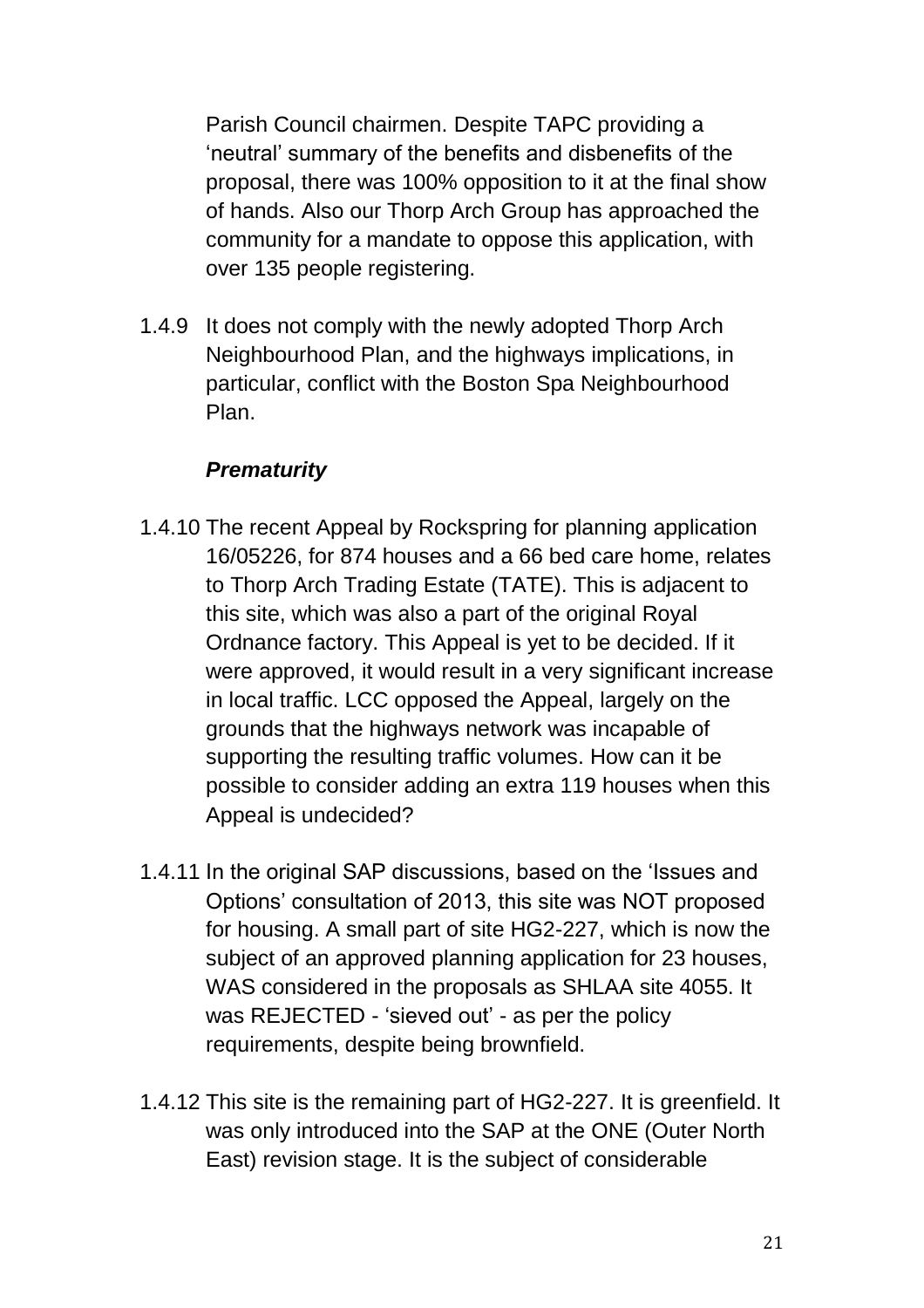objections. It does not comply with Core Strategy policies, SP1, SP6, and T2, amongst others. Under these circumstances the inclusion of HG2-227 in the submission version of the SAP has virtually NO WEIGHT in planning terms. The housing portion of the SAP will not be examined until mid 2018.

1.4.13 To decide this application before the SAP is examined would be totally improper and premature.

## **1.5 CONCLUSIONS**

- 1.5.1 In accordance with Para. 49 of the NPPF the proposal is considered in the context of the presumption in favour of sustainable development. In the absence of a 5 years supply of housing the "tilted balance" in Para. 14 applies, of granting permission unless any adverse impacts of doing so would significantly and demonstrably outweigh the benefits when assessed against the policies of the NPPF.
- 1.5.2 There are clear substantive adverse impacts arising in terms of social and environmental issues which significantly and demonstrably outweigh the benefits of the proposal such that it does not represent sustainable development. This is a material consideration which weighs against the proposed development.
- 1.5.3 The proposal also would not accord with the development plan.
- 1.5.4 There are consequentially no material considerations of sufficient weight to warrant the planning permission being granted.
- 1.5.5 This application proposed development on a greenfield site and would result in development in a location which is not sustainable, or could be made sustainable.